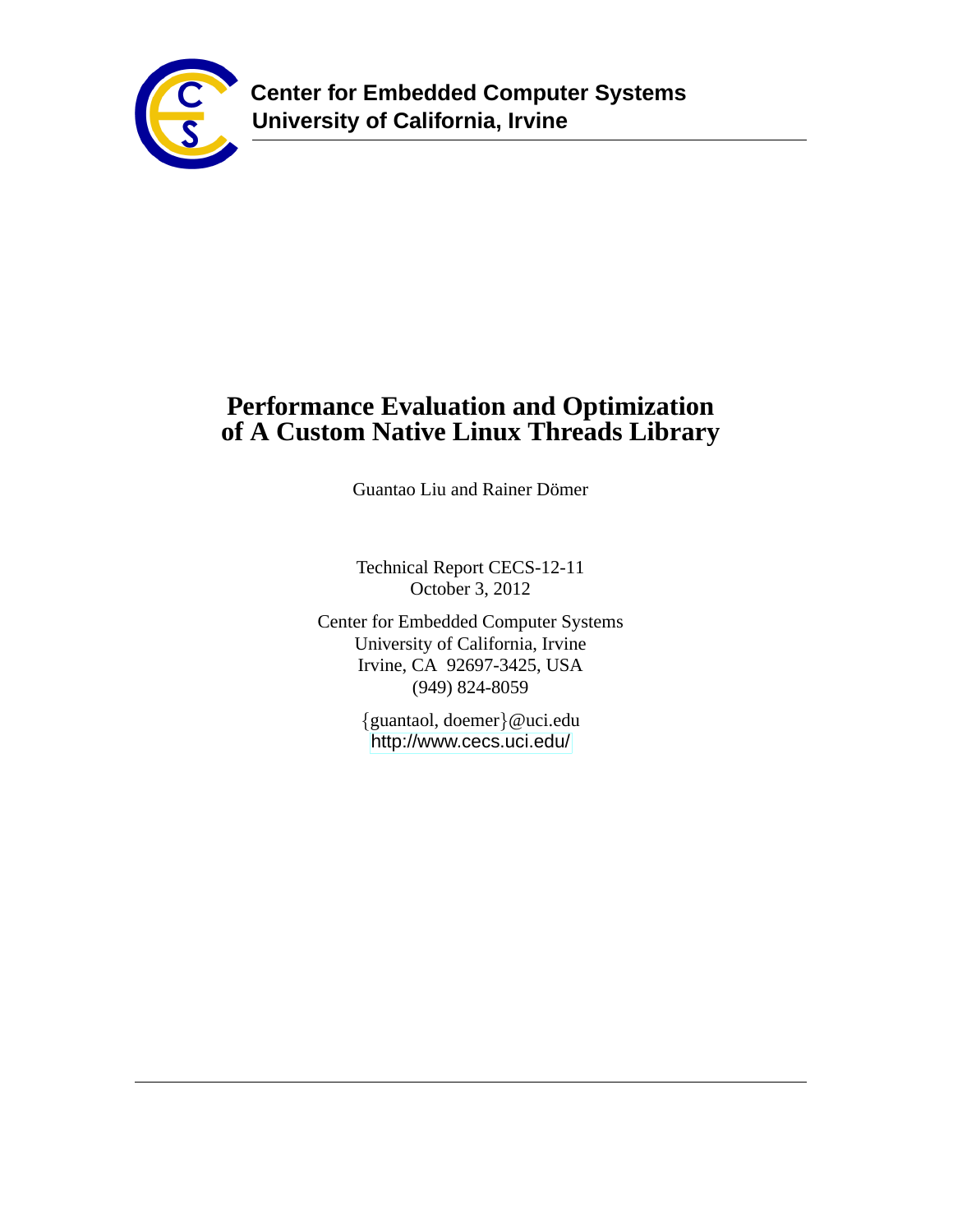## **Performance Evaluation and Optimization of A Custom Native Linux Threads Library**

Guantao Liu and Rainer Dömer

Technical Report CECS-12-11 October 3, 2012

Center for Embedded Computer Systems University of California, Irvine Irvine, CA 92697-3425, USA (949) 824-8059

> {guantaol, doemer}@uci.edu <http://www.cecs.uci.edu>

#### **Abstract**

*The current SpecC simulator utilizes PosixThreads, QuickThreads or a custom native Linux thread library named LiteThreads to perform thread manipulation. While QuickThreads is very efficient as a user-level thread library and PosixThreads supports multithreading and the parallel simulator, the proposed LiteThreads library combines the advantages of both thread libraries and aimes to achieve a significant improvement in simulation time. In this report, we will present the performance evaluation of the LiteThreads library based on two featured benchmarks. In addition, more work is done on optimizations of context switching and stack space allocation. With these improvements, the LiteThreads library achieves better performance than PosixThreads for the sequential simulator. The same conclusion is also true on 64-bit Linux machines, as verified by our simulation results.*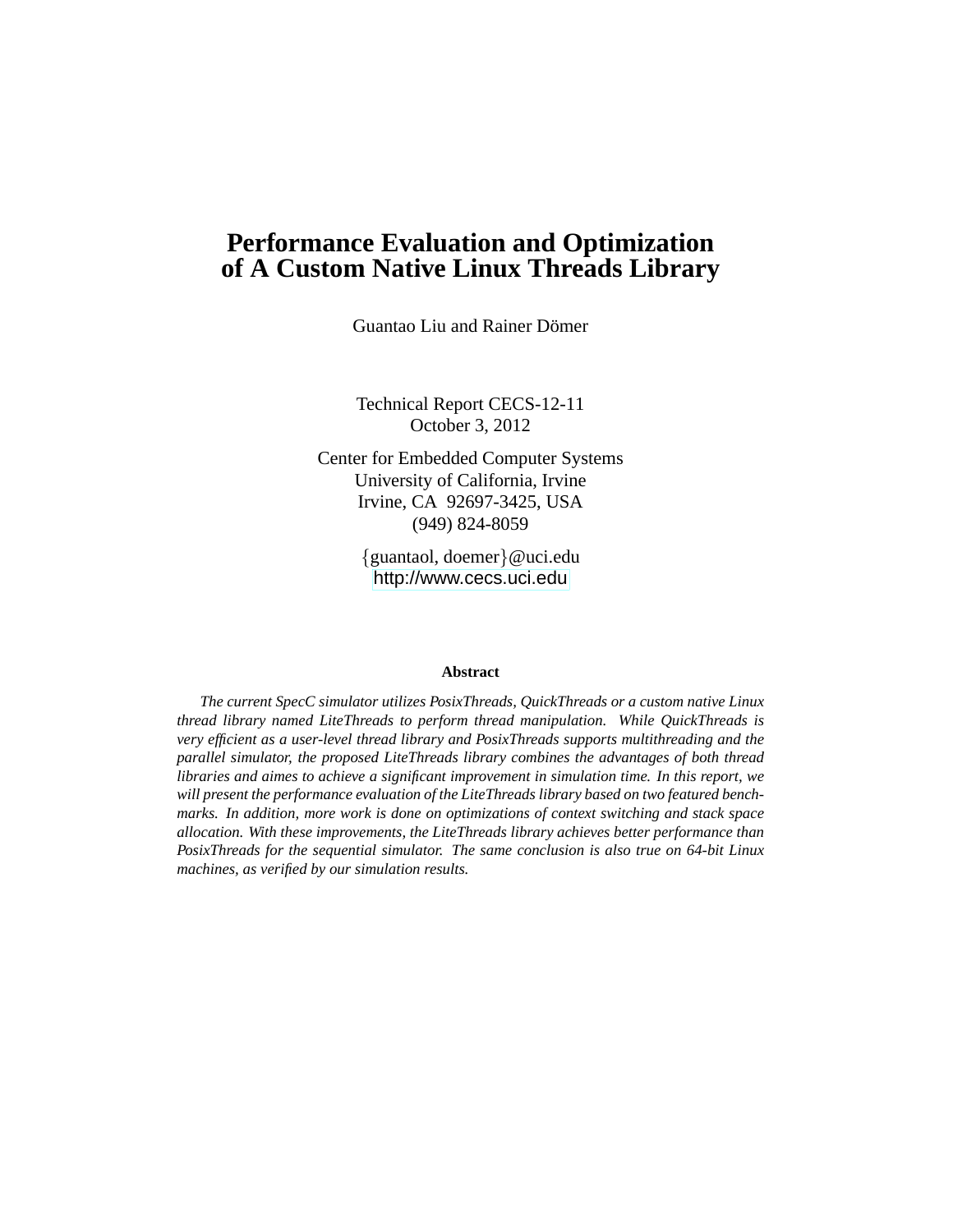# **Contents**

|   | 1 Introduction                                                |     |
|---|---------------------------------------------------------------|-----|
|   | 2 Performance and Optimizations on Context Switching          | 2   |
|   | 2.1                                                           | 2   |
| 3 | Performance and Optimizations on Thread Creation and Deletion | 6   |
|   | 3.1                                                           | 7   |
|   | 32                                                            | -11 |
|   | 3.3                                                           | 13  |
|   | <b>Performance on 64-bit Architectures</b>                    | 14  |
|   | <b>Conclusion and Future Work</b>                             | 15  |
|   | <b>References</b>                                             | 21  |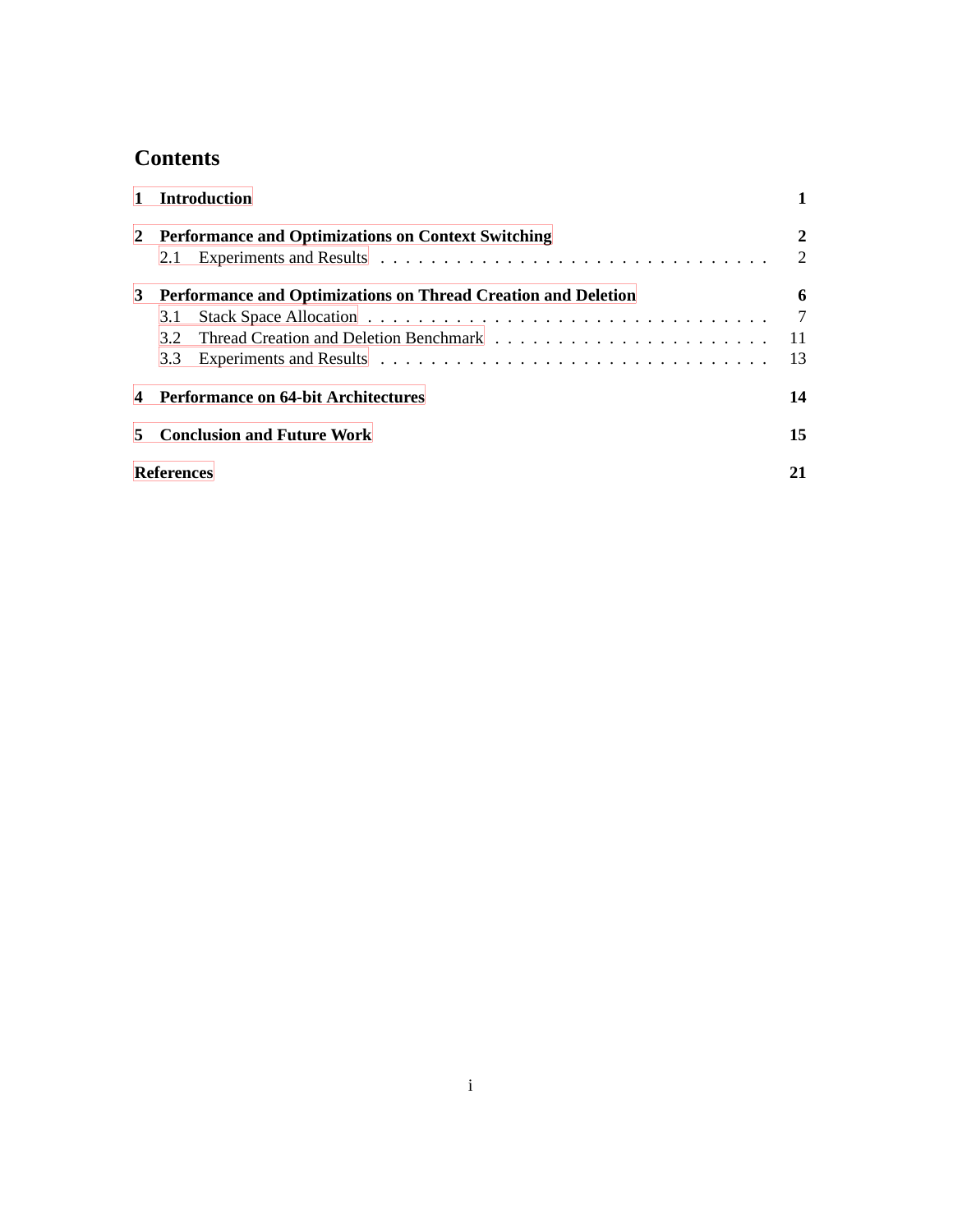# **List of Figures**

| Intel Pentium 4 architecture, 2.4 GHz (alpha) $\ldots \ldots \ldots \ldots \ldots \ldots \ldots$ |  |
|--------------------------------------------------------------------------------------------------|--|
|                                                                                                  |  |
|                                                                                                  |  |
|                                                                                                  |  |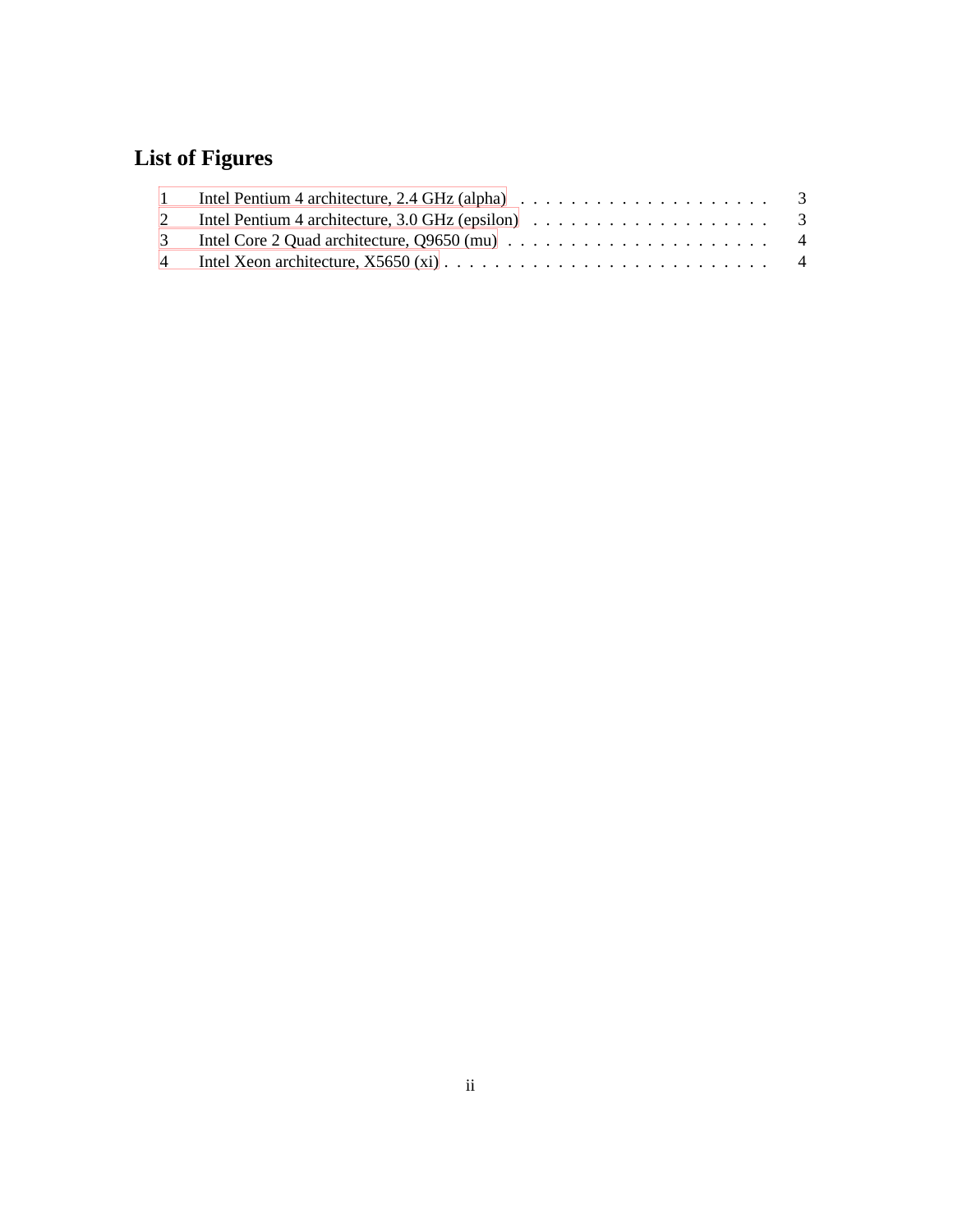# **List of Tables**

| 1              | Simulation Results of Producer-Consumer Model on alpha and epsilon (LiteThreads                                 |    |
|----------------|-----------------------------------------------------------------------------------------------------------------|----|
|                |                                                                                                                 | 5  |
| $\overline{2}$ | Simulation Results of Producer-Consumer Model on mu and xi (LiteThreads                                         |    |
|                |                                                                                                                 | 6  |
| 3              | Simulation Results of Producer-Consumer Model (LiteThreads loops=0, 0)                                          | 7  |
| $\overline{4}$ | Simulation Results of Producer-Consumer Model (LiteThreads loops=0, 200)                                        | 8  |
| 5              | Simulation Results of Producer-Consumer Model (LiteThreads loops=100, 0)                                        | 9  |
| 6              | Simulation Results of Producer-Consumer Model (LiteThreads loops=1000, 0)                                       | 10 |
| 7              | Simulation Results of Producer-Consumer Model (LiteThreads loops=1000, 2000)                                    | 11 |
| 8              |                                                                                                                 | 13 |
| 9              |                                                                                                                 | 14 |
| 10             |                                                                                                                 | 15 |
| 11             |                                                                                                                 | 16 |
| 12             | Simulation Results of Producer-Consumer Model on 64-bit Architectures                                           | 16 |
| 13             | Simulation Results of TFMUL on 64-bit Architectures                                                             | 17 |
| 14             | Simulation Results of Producer-Consumer Model (cores= $0\ 1$ , loops= $0\ 0)$                                   | 17 |
| 15             | Simulation Results of Producer-Consumer Model (cores= $0\ 1, \text{loops}=100\ 0$ )                             | 18 |
| 16             | Simulation Results of Producer-Consumer Model (cores=0 1, loops=0 200)                                          | 18 |
| 17             | Simulation Results of Producer-Consumer Model (cores=0 1, loops=100 200)                                        | 19 |
| 18             | Simulation Results of Producer-Consumer Model on xi(same physical core, differ-                                 |    |
|                | ent logical cores, $\text{loops}=0$ (0) $\ldots \ldots \ldots \ldots \ldots \ldots \ldots \ldots \ldots \ldots$ | 19 |
| 19             | Simulation Results of Producer-Consumer Model on xi(same physical core, differ-                                 |    |
|                |                                                                                                                 | 20 |
| 20             | Simulation Results of Producer-Consumer Model on xi(same physical core, differ-                                 |    |
|                |                                                                                                                 | 20 |
| 21             | Simulation Results of Producer-Consumer Model on xi(same physical core, differ-                                 |    |
|                |                                                                                                                 | 21 |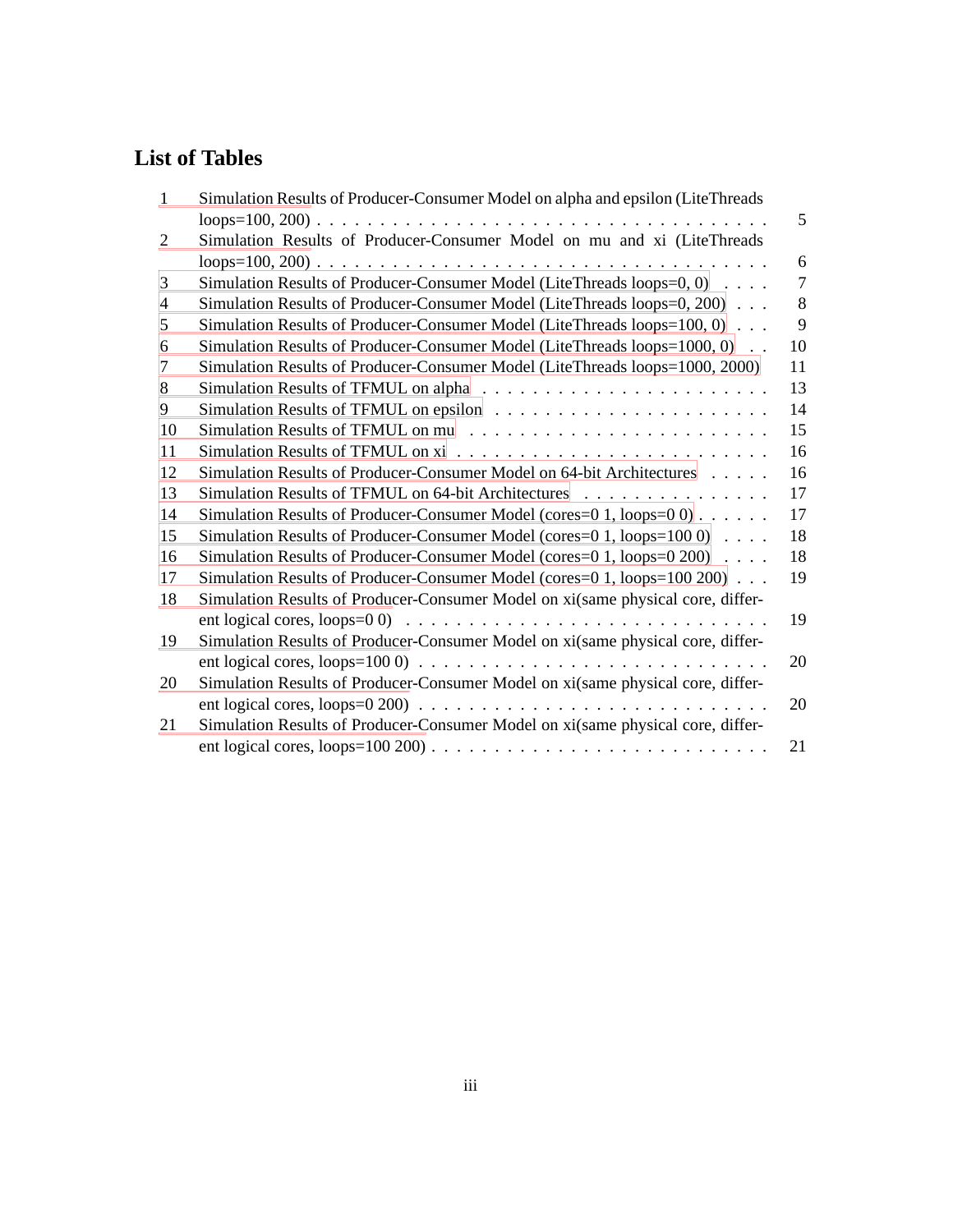# **List of Listings**

| Thread Initialization with Constant-time Stack Space Allocation 7 |  |
|-------------------------------------------------------------------|--|
| 2 Thread Creation with Constant-time Stack Space Allocation 8     |  |
|                                                                   |  |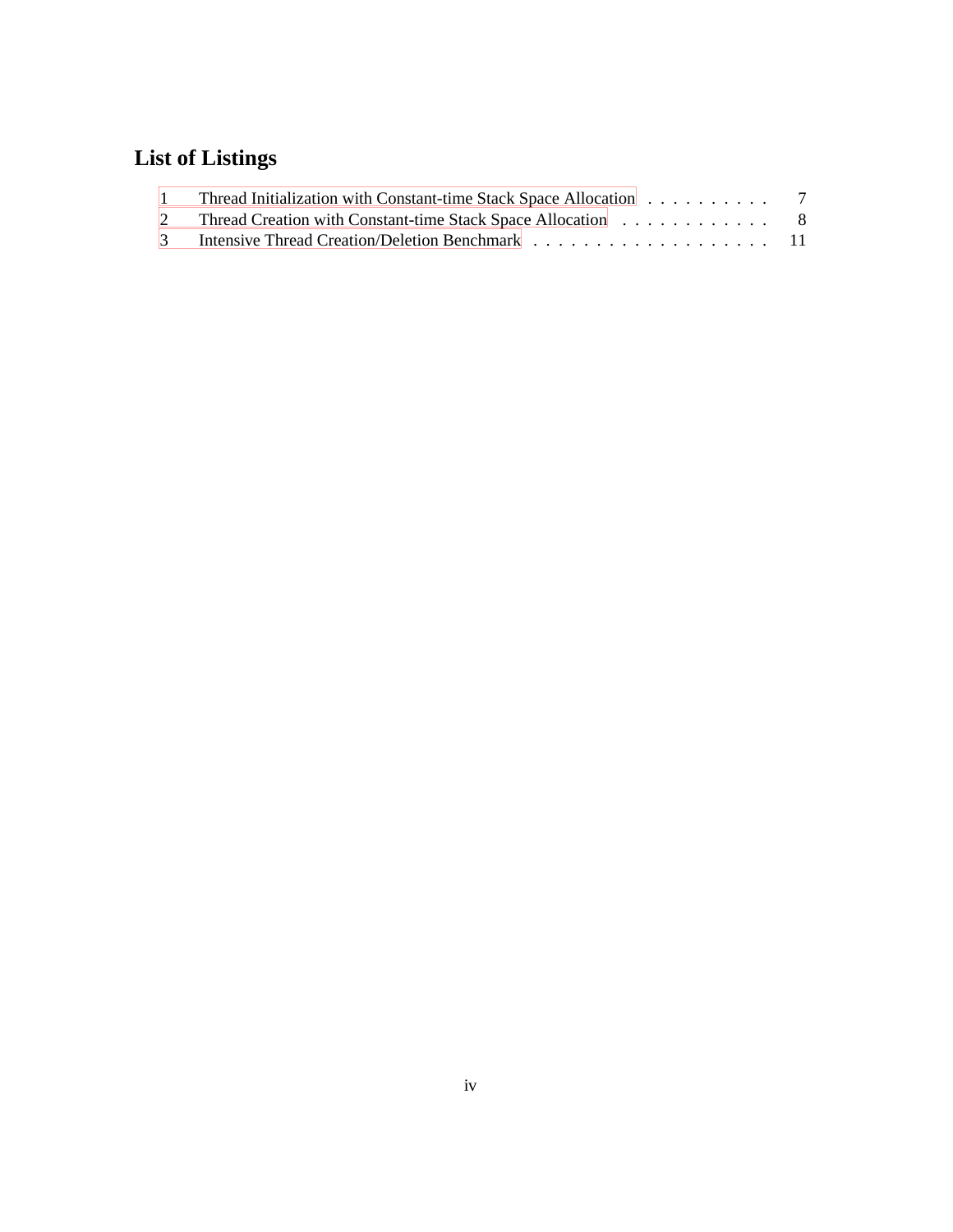## **Performance Evaluation and Optimization of A Custom Native Linux Threads Library**

### **Guantao Liu and Rainer Domer ¨**

Center for Embedded Computer Systems University of California, Irvine Irvine, CA 92697-3425, USA

> {guantaol, doemer}@uci.edu <http://www.cecs.uci.edu>

#### **Abstract**

*The current SpecC simulator utilizes PosixThreads, QuickThreads or a custom native Linux thread library named LiteThreads to perform thread manipulation. While QuickThreads is very efficient as a user-level thread library and PosixThreads supports multithreading and the parallel simulator, the proposed LiteThreads library combines the advantages of both thread libraries and aimes to achieve a significant improvement in simulation time. In this report, we will present the performance evaluation of the LiteThreads library based on two featured benchmarks. In addition, more work is done on optimizations of context switching and stack space allocation. With these improvements, the LiteThreads library achieves better performance than PosixThreads for the sequential simulator. The same conclusion is also true on 64-bit Linux machines, as verified by our simulation results.*

### <span id="page-6-0"></span>**1 Introduction**

Nowadays, QuickThreads and PosixThreads are the two most popular thread libraries used on Linux machines. QuickThreads is user-level thread, which has very low overhead and is extremely efficient for a sequential simulator. As for the PosixThreads library, it is a kernel-level thread library and has more options to set behaviors and type of mutexes. Thus, Posix threads have the advantage of more schedulability on different cores of SMP machines. Basically speaking, PosixThreads library carries more overhead than QuickThreads.

In order to have the advantages of both thread libraries, a custom thread library named LiteThreads is built on native Linux threads primitives [\[1\]](#page-26-1). By utilizing the futex and clone sys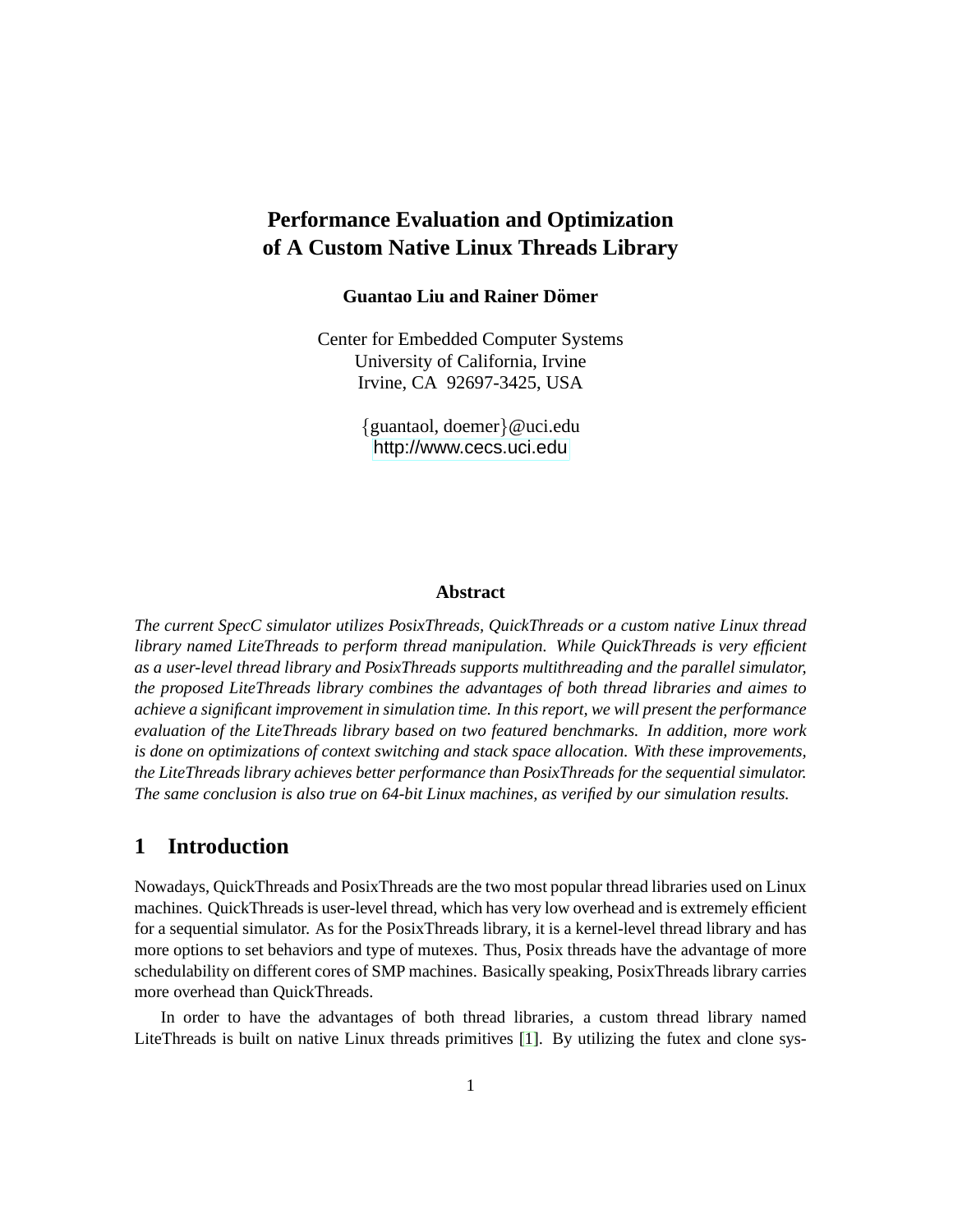tem calls, other than the corresponding mutex and fork system call in PosixThreads, LiteThreads reduces the overhead of context switching and thread creation/deletion. In this way, LiteThreads could also be used in the parallel simulator, which is not supported by the QuickThreads library. Currently, all of these three thread libraries are used in the SpecC simulator.

In this report, we will first evaluate the performance of our custom LiteThreads library in the SpecC simulator, compared to the PosixThreads library and QuickThreads library. Two different kinds of benchmarks are used in the tests to evaluate the features of LiteThreads. With the premise of only using sequential simulator, we also optimize the LiteThreads library based on the simulation results. Finally, we carry out the same evaluation on a 64-bit machine to verify that LiteThreads library also achieves better performance than PosixThreads on this platform.

### <span id="page-7-0"></span>**2 Performance and Optimizations on Context Switching**

Both PosixThreads and QuickThreads have multiple features and options to support multithreading, but LiteThreads has two differences from PosixThreads: the clone system call and spinlocks used in the synchronization.

In the PosixThreads library, it is a time-consuming task to enter or exit the critical sections, which often spends lots of time in the context switching between the user level and kernel level. In order to reduce this overhead, LiteThreads makes use of spinlocks in the mutex lock and mutex unlock functions, which would avoid such context switching when some other threads are waiting to grab the lock.

In order to achieve better performance than PosixThreads, the spinlock in the LiteThreads library must be more efficient than the context switching between user level and kernel level. This overhead is decided by the loop iterations in the mutex lock and mutex unlock functions in LiteThreads. If the loop iteration (spin time) is too short, no other threads would grab the lock from the current thread, which means that the spin time is wasted and it still needs to switch to the kernel level; while the loop iteration (spin time) is too long, certain threads would finally grab the lock from the current thread, but the overhead of the spinlock would be larger than that of the context switching between user level and system level. In this case, the new feature is useless.

Therefore, the performance of the LiteThreads library is largely related to the two loop iterations in the mutex lock and mutex unlock. In our experiments, we will first compare the performance of the initial LiteThreads with PosixThreads and QuickThreads and then try to optimize the spin lock according to the simulation results.

### <span id="page-7-1"></span>**2.1 Experiments and Results**

For the current experiments, we use the Producer-Consumer model as benchmark and utilize the sequential simulator to run all the tests. The Producer-Consumer model in this case uses the double handshake protocol to communicate between the two agents and the Producer and Consumer locate in two different threads.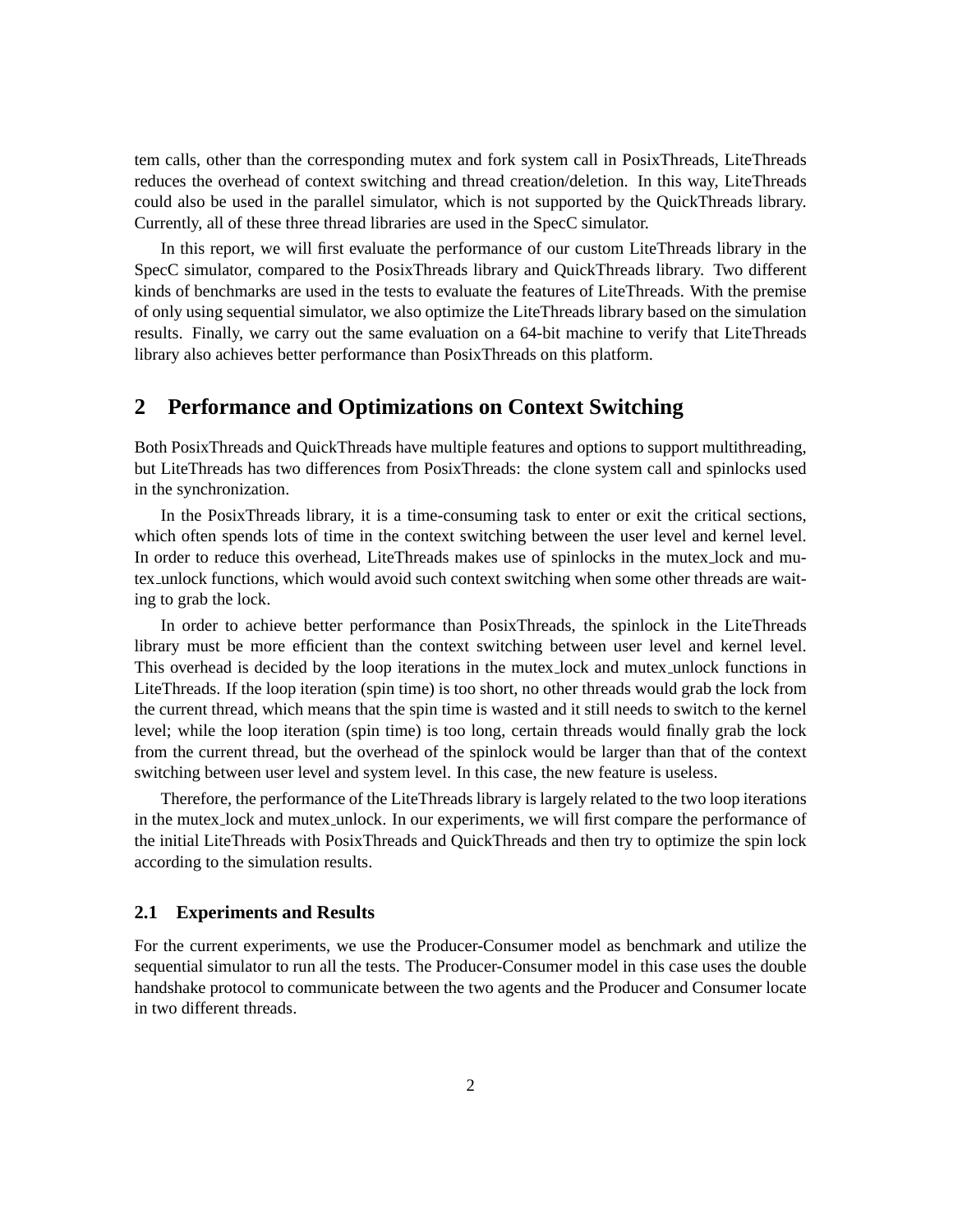All the tests in these experiments are running on four 32-bit Linux machines, which have Intel(R) Pentium 4 architecture 2.40 GHz CPU (named alpha), Intel(R) Pentium 4 architecure 3.0 GHz CPU (named epsilon), Intel(R) Core(TM) 2 Quad architecture Q9650 3.0 GHz CPU (named mu) and Intel(R) Xeon(R) architecture X5650 2.66 GHz CPU (named xi), respectively.

The architectures of these four processors are indicated as Figure [1,](#page-7-1) [2](#page-7-1) , [3](#page-7-1) and [4.](#page-7-1) The dashed line in the figure means that the core has the hyperthreading feature enabled.



Figure 1: Intel Pentium 4 architecture, 2.4 GHz (alpha)



Figure 2: Intel Pentium 4 architecture, 3.0 GHz (epsilon)

As most of the processors have more than one core, the elapsed time of the simulation varies with the CPU affinity. In order to eliminate this variation in simulation time, we utilize the *taskset* Linux command to force the whole program to run on one logical core.

<span id="page-8-0"></span> $task set -c 0 executable$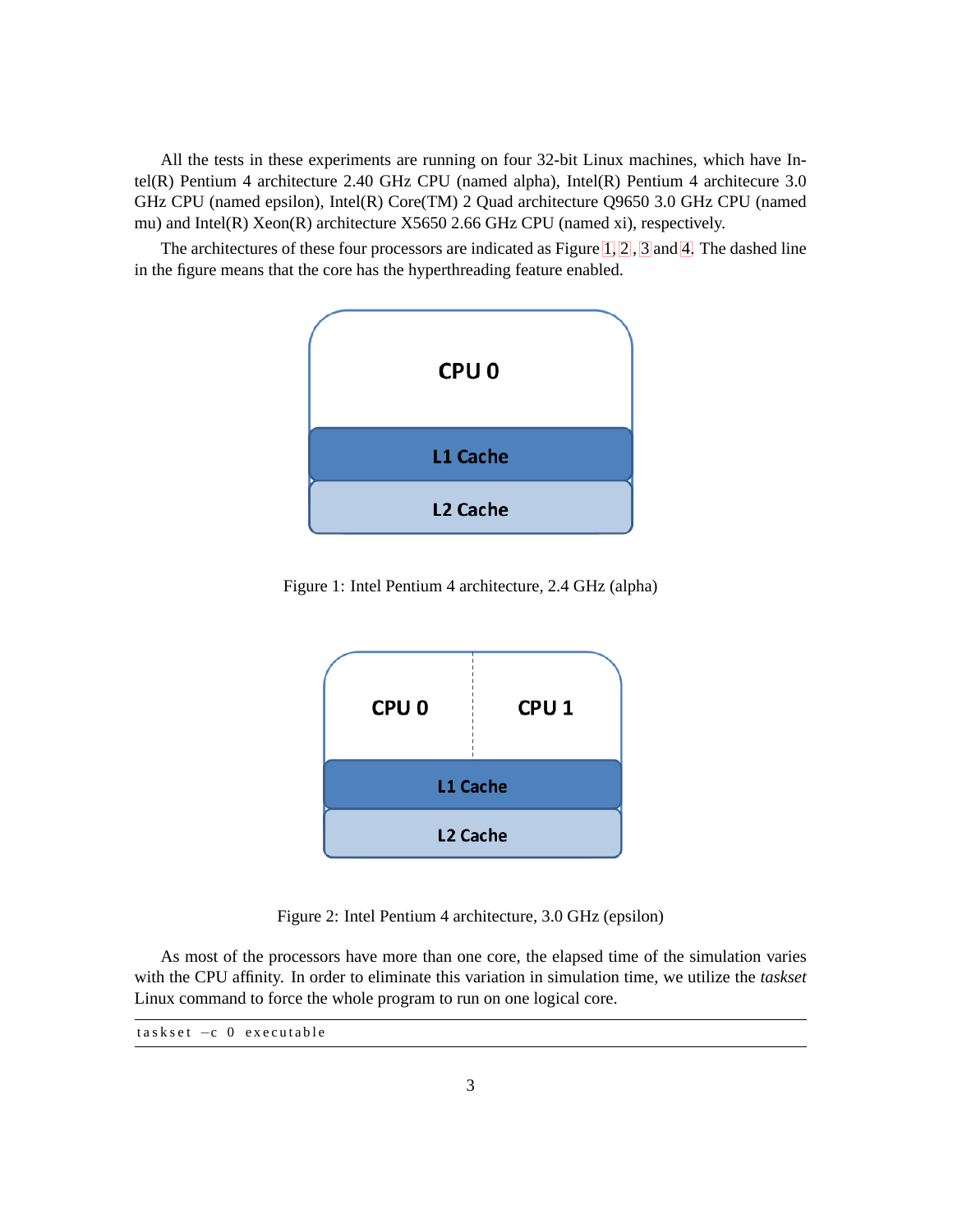

Figure 3: Intel Core 2 Quad architecture, Q9650 (mu)



Figure 4: Intel Xeon architecture, X5650 (xi)

Using this command, we get consistent and reliable simulation results, as shown in Table [1, 2,](#page-8-0) [3, 4, 5, 6](#page-8-0) and [7.](#page-8-0) The consistent simulation time and the 99% CPU loads indicate that the whole program indeed runs on one logical core.

The initial LiteThreads has the loop iterations of (100, 200) in the mutex lock and mutex unlock functions [\[1\]](#page-26-1). When compared with the other two thread libraries, it has slightly larger user time and elapsed time than PosixThreads, as indicated in Table [1](#page-8-0) and [2.](#page-8-0) QuickThreads always has the best performance on the four servers, as long as we only use the sequential simulator. The zero system time and much smaller user time indicate that QuickThreads has no kernel-level overhead and its user-level scheduling is much more efficient than the other two.

For the initial LiteThreads, it seems that it is worse than PosixThreads. However, as we discussed in the previous section, the simulation time of LiteThreads largely relies on the loop iterations in the mutex lock and mutex unlock. Thus, with changes of the loop iterations, LiteThreads would achieve a smaller simulation time, as demonstrated in Table [3,](#page-8-0) and [4.](#page-8-0) In all the cases, the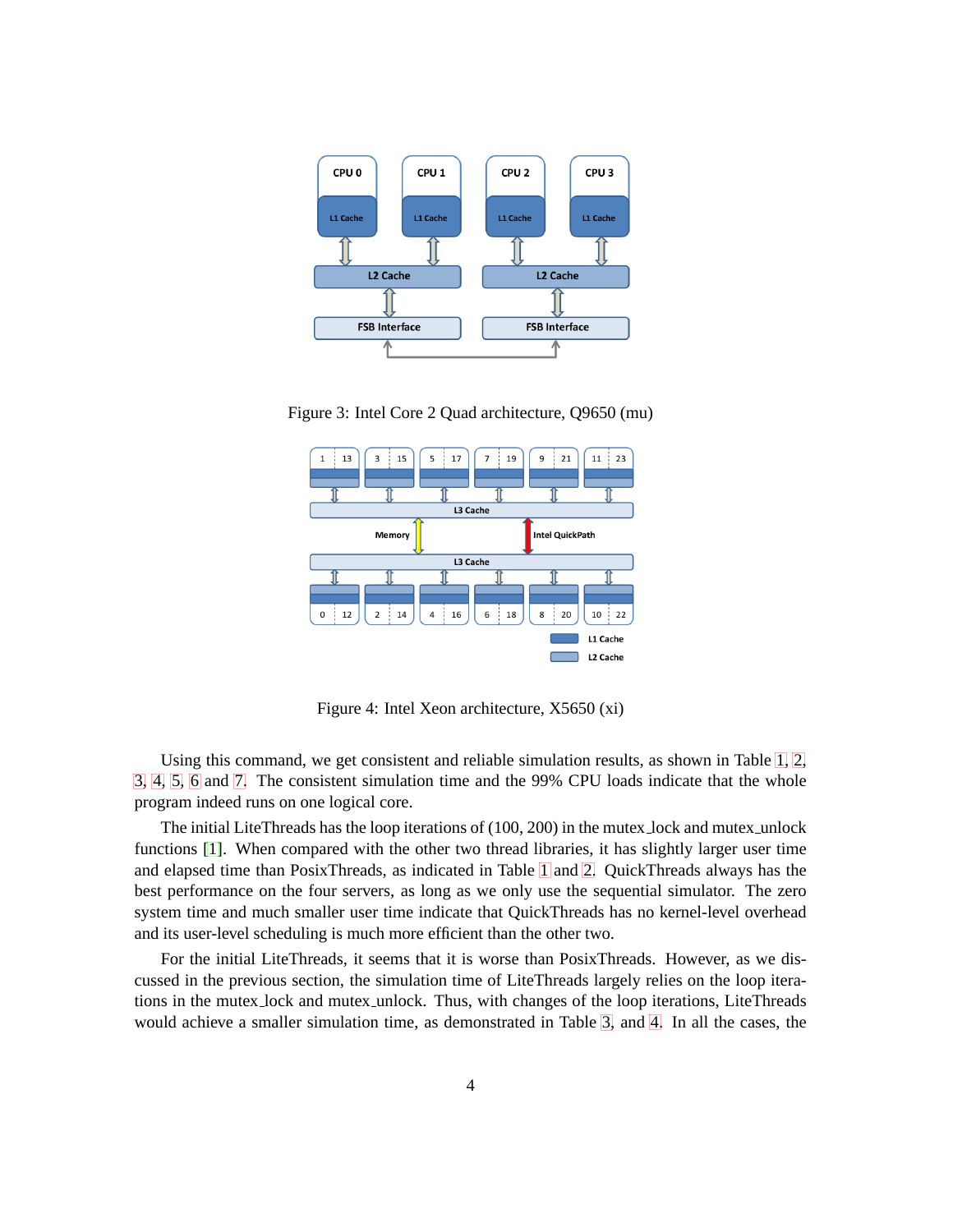| <b>Hostname</b> | <b>Usr Time</b> | <b>Sys Time</b> | <b>Elapsed Time</b> | <b>CPU</b> Load | <b>Thread Library</b> |
|-----------------|-----------------|-----------------|---------------------|-----------------|-----------------------|
|                 | 10.1s           | 12.71s          | 22.87s              | 99.00%          |                       |
|                 | 10.45s          | 12.11s          | 22.62s              | 99.00%          |                       |
| alpha           | 9.41s           | 13.02s          | 22.49s              | 99.00%          | LiteThreads           |
|                 | 9.75s           | 12.9s           | 22.83s              | 99.00%          |                       |
|                 | 10.38s          | 14.2s           | 24.65s              | 99.00%          |                       |
|                 | 5.76s           | 13.5s           | 19.3s               | 99.00%          |                       |
|                 | 5.91s           | 13.24s          | 19.2s               | 99.00%          |                       |
| alpha           | 5.77s           | 13.25s          | 19.07s              | 99.00%          | PosixThreads          |
|                 | 5.89s           | 13.36s          | 19.29s              | 99.00%          |                       |
|                 | 5.74s           | 13.22s          | $\overline{19s}$    | 99.00%          |                       |
|                 | 0.69s           | $\theta$        | 0.69s               | 99.00%          |                       |
|                 | 0.74s           | $\overline{0}$  | 0.74s               | 99.00%          |                       |
| alpha           | 0.7s            | $\overline{0}$  | 0.7s                | 99.00%          | <b>QuickThreads</b>   |
|                 | 0.7s            | $\overline{0}$  | 0.71s               | 99.00%          |                       |
|                 | 0.69s           | $\theta$        | 0.7s                | 99.00%          |                       |
|                 | 10.33s          | 14.59s          | 24.95s              | 99.00%          |                       |
|                 | 9.51s           | 13.62s          | 23.14s              | 99.00%          | LiteThreads           |
| epsilon         | 8.99s           | 13.92s          | 22.92s              | 99.00%          |                       |
|                 | 11.58s          | 12.94s          | 24.53s              | 99.00%          |                       |
|                 | 9.35s           | 13.83s          | 23.19s              | 99.00%          |                       |
|                 | 5.04s           | 15.38s          | 20.43s              | 99.00%          |                       |
|                 | 5.26s           | 15.8s           | 21.09s              | 99.00%          |                       |
| epsilon         | 5.37            | 15.52s          | 20.93s              | 99.00%          | PosixThreads          |
|                 | 5.41s           | 15.08s          | 20.51s              | 99.00%          |                       |
|                 | 5.71s           | 15.1s           | 20.83s              | 99.00%          |                       |
|                 | 0.57s           | $\overline{0}$  | 0.57s               | 99.00%          |                       |
|                 | 0.59s           | $\overline{0}$  | 0.59s               | 99.00%          |                       |
| epsilon         | 0.59s           | $\overline{0}$  | 0.59s               | 99.00%          | QuickThreads          |
|                 | 0.57s           | $\overline{0}$  | 0.57s               | 99.00%          |                       |
|                 | 0.57s           | $\overline{0}$  | 0.58s               | 99.00%          |                       |

Table 1: Simulation Results of Producer-Consumer Model on alpha and epsilon (LiteThreads loops= $100, 200$ 

LiteThreads library has identical system time as when the loop iterations are  $(100, 200)$ , since the spin time only affects the user-level time. As the loop iteration in the mutex unlock increases (from 0 to 200 and 2000), the user time of the simulation increments monotonically (in Table 3, 4, 7), while the spin time in the mutex lock has no effect on the simulation time.

As we are using the sequential simulator, these phenomena are easily explainable. When the current thread is running in the program, no other thread can enter or exist the critical section during the spin lock of this thread. After releasing the lock, any thread could enter the critical section if no one else is executing. In such a case, the spin time in the mutex unlock is wasted and the lock is always available when some thread wants to grab it. Thus, the user time in the simulation is linear to the spin time in the mutex\_unlock and unrelated to the loop iteration in the mutex\_lock.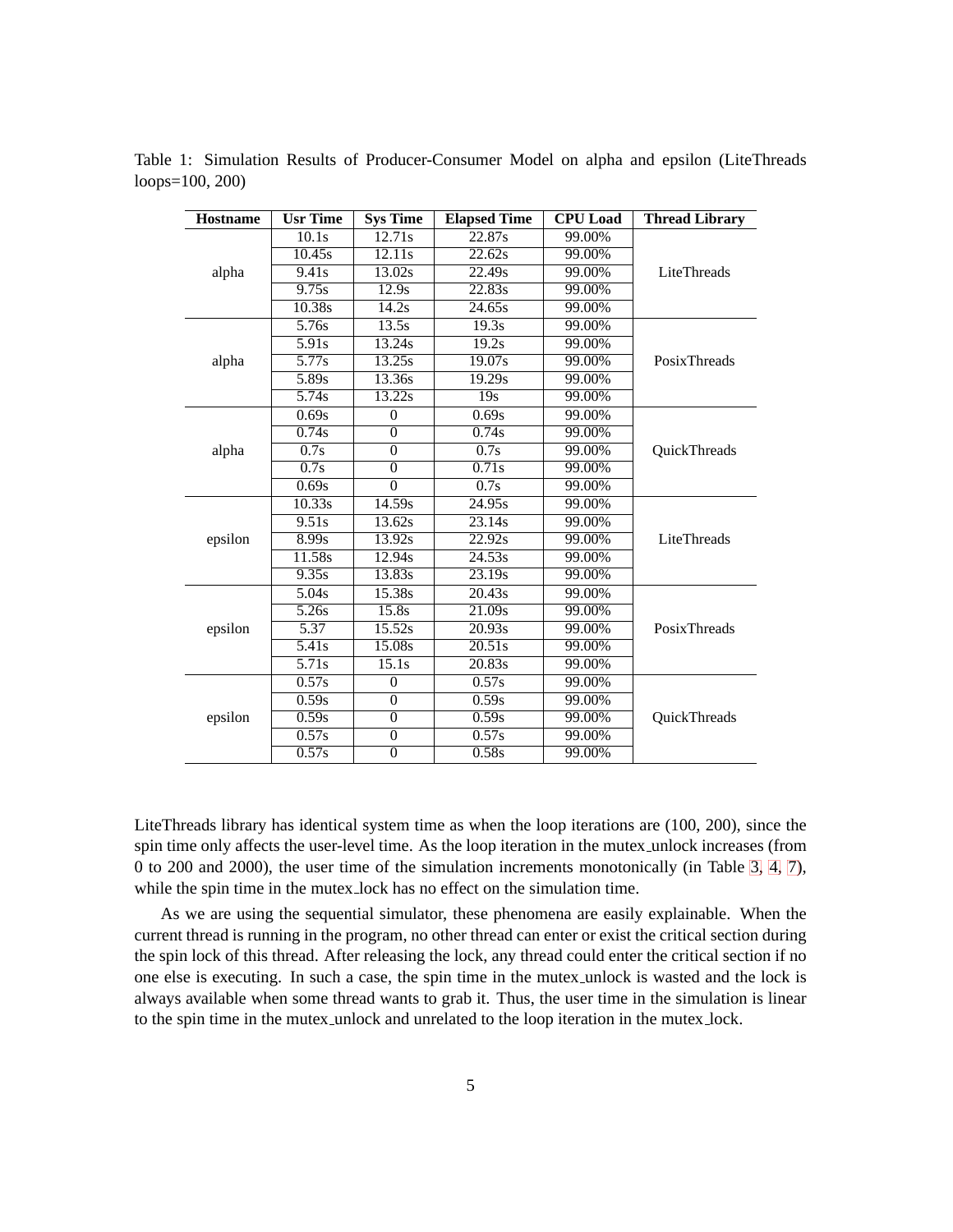Table 2: Simulation Results of Producer-Consumer Model on mu and xi (LiteThreads loops=100, 200)

| <b>Hostname</b> | <b>Usr Time</b> | <b>Sys Time</b> | <b>Elapsed Time</b> | <b>CPU</b> Load | <b>Thread Library</b> |
|-----------------|-----------------|-----------------|---------------------|-----------------|-----------------------|
|                 | 2.43s           | 5.17s           | 7.61s               | 99.00%          |                       |
|                 | 2.44s           | 5.1s            | 7.55s               | 99.00%          |                       |
| mu              | 2.49s           | 5.06s           | 7.55s               | 99.00%          | LiteThreads           |
|                 | 2.51s           | 5.09s           | 7.6s                | 99.00%          |                       |
|                 | 2.55s           | 5.07s           | 7.63s               | 99.00%          |                       |
|                 | 1.6s            | 4.9s            | 6.51s               | 99.00%          |                       |
|                 | 1.51s           | 4.98s           | 6.5s                | 99.00%          |                       |
| mu              | 1.58s           | 4.93s           | 6.52s               | 99.00%          | PosixThreads          |
|                 | 1.59s           | 4.92s           | 6.52s               | 99.00%          |                       |
|                 | 1.64s           | 4.85s           | 6.5s                | 99.00%          |                       |
|                 | 0.34s           | $\mathbf{0}$    | 0.34s               | 99.00%          |                       |
|                 | 0.33s           | $\theta$        | 0.34s               | 99.00%          |                       |
| mu              | 0.33s           | $\overline{0}$  | 0.33s               | 99.00%          | <b>OuickThreads</b>   |
|                 | 0.33s           | $\overline{0}$  | 0.34s               | 99.00%          |                       |
|                 | 0.33s           | $\Omega$        | 0.34s               | 99.00%          |                       |
|                 | 2.61s           | 3.65s           | 6.28s               | 99.00%          | LiteThreads           |
|                 | 2.71s           | 3.63s           | 6.36s               | 99.00%          |                       |
| xi              | 2.65s           | 3.8s            | 6.48s               | 99.00%          |                       |
|                 | 2.56s           | 3.68s           | 6.27s               | 99.00%          |                       |
|                 | 2.63s           | 3.93s           | 6.59s               | 99.00%          |                       |
|                 | 1.33s           | 4.75s           | 6.1s                | 99.00%          |                       |
|                 | 1.27s           | 4.99s           | 6.28s               | 99.00%          |                       |
| хi              | 1.47s           | 4.96s           | 6.45s               | 99.00%          | PosixThreads          |
|                 | 1.25s           | 4.86s           | 6.13s               | 99.00%          |                       |
|                 | 1.36s           | 4.89s           | 6.27s               | 99.00%          |                       |
|                 | 0.55s           | $\theta$        | 0.55s               | 99.00%          |                       |
|                 | 0.53s           | $\overline{0}$  | 0.54s               | 99.00%          |                       |
| хi              | 0.53s           | $\overline{0}$  | 0.54s               | 99.00%          | <b>OuickThreads</b>   |
|                 | 0.53s           | $\mathbf{0}$    | 0.54s               | 99.00%          |                       |
|                 | 0.53s           | $\theta$        | 0.53s               | 99.00%          |                       |

In the most optimized case (loop iterations=0,0), the LiteThreads library spends no time in spinlock and the smaller user time of LiteThreads leads to better performance than PosixThreads.

#### <span id="page-11-0"></span>Performance and Optimizations on Thread Creation and Deletion  $3<sup>1</sup>$

Another difference in LiteThreads is that it makes use of clone system call, instead of fork in the thread creation. Compared with fork, clone system call has more options to control the sharing between the parent and child thread, and would be more efficient when new child threads are created. Except that, the mechanism of the two thread libaries in thread creation is similar.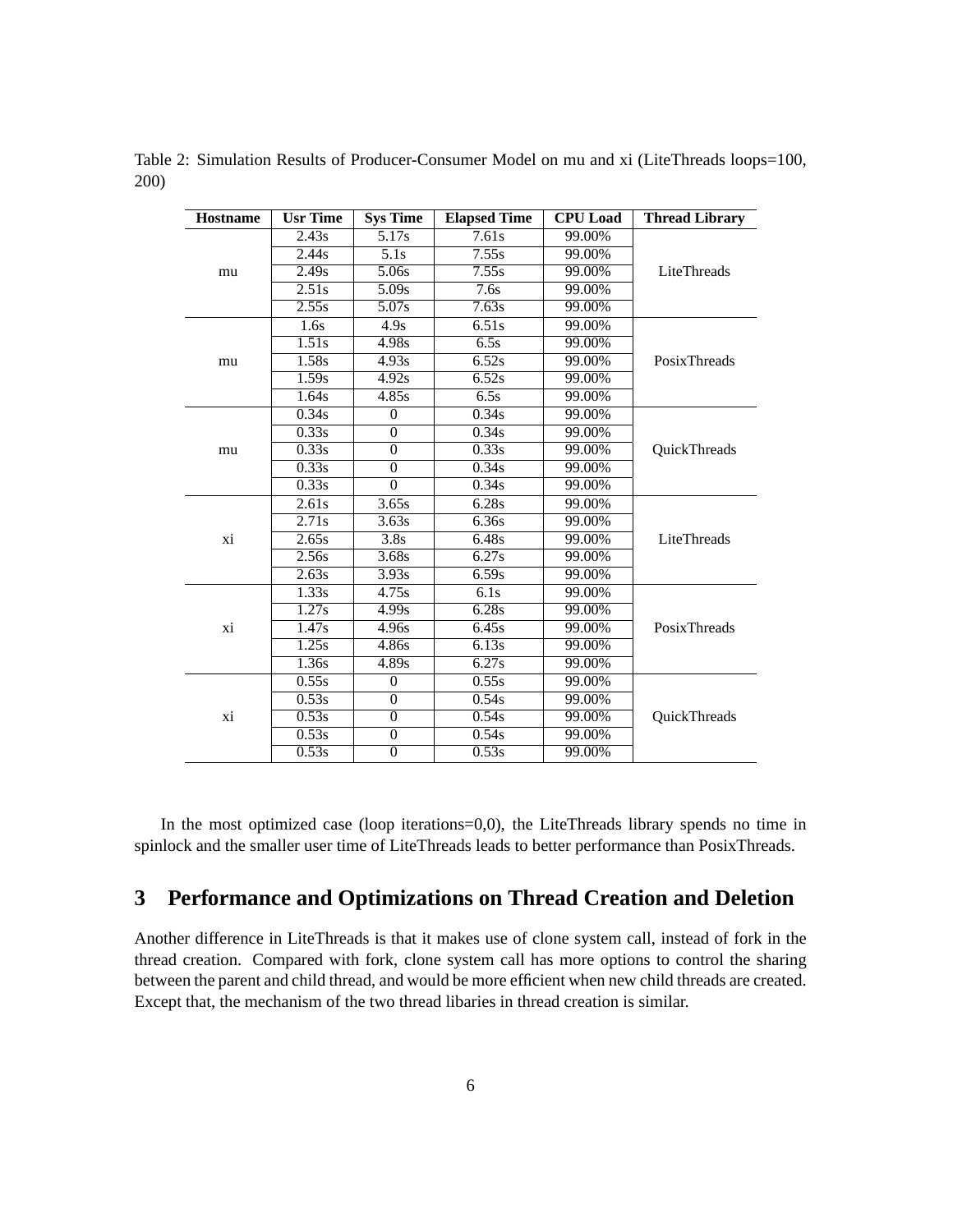| <b>Hostname</b> | <b>Usr Time</b> | <b>Sys Time</b>   | <b>Elapsed Time</b> | <b>CPU</b> Load | <b>Thread Library</b> |
|-----------------|-----------------|-------------------|---------------------|-----------------|-----------------------|
|                 | 4.31s           | 13.38s            | 17.73s              | 99.00%          |                       |
|                 | 4.03s           | 13.76s            | 17.83s              | 99.00%          |                       |
| alpha           | 4.24s           | 13.36s            | 17.66s              | 99.00%          | LiteThreads           |
|                 | 4.25s           | 13.2s             | 17.49s              | 99.00%          |                       |
|                 | 4.24s           | 13.23s            | 17.51s              | 99.00%          |                       |
|                 | 4.39s           | 13.13s            | 17.55s              | 99.00%          |                       |
|                 | 4.11s           | 13.91s            | 18.05s              | 99.00%          |                       |
| epsilon         | 4.26s           | 13.31s            | 17.58s              | 99.00%          | LiteThreads           |
|                 | 3.93s           | 13.06s            | 17s                 | 99.00%          |                       |
|                 | 4.17s           | 12.94s            | 17.12s              | 99.00%          |                       |
|                 | 1.13s           | 5.07s             | 6.2s                | 99.00%          |                       |
|                 | 1.05s           | 5.19 <sub>s</sub> | 6.25s               | 99.00%          |                       |
| mu              | 1.13s           | 5.07s             | 6.21s               | 99.00%          | LiteThreads           |
|                 | 1.13s           | 5.09s             | 6.22s               | 99.00%          |                       |
|                 | 1.16s           | 5.06s             | 6.23s               | 99.00%          |                       |
|                 | 0.97s           | 3.82s             | 4.8s                | 99.00%          |                       |
|                 | 1s              | 3.88s             | 4.9s                | 99.00%          |                       |
| xi              | 0.95s           | 3.64s             | 4.61s               | 99.00%          | LiteThreads           |
|                 | 0.98s           | 3.85s             | 4.85s               | 99.00%          |                       |
|                 | 1.02s           | 3.87s             | 4.9s                | 99.00%          |                       |

Table 3: Simulation Results of Producer-Consumer Model (LiteThreads loops=0, 0)

### <span id="page-12-0"></span>**3.1 Stack Space Allocation**

Before invoking the system call (clone or fork), the thread library needs to allocate a chunk of stack space for the new thread. In both thread libraries, this process is achieved by the *malloc()* function which is quite complex and time-consuming. By finding a feasible space whenevever a new thread is created, the *malloc()* limits the performance of both thread libraries. In order to achieve a higher efficiency in LiteThreads, we need to find another way to allocate the stack space.

As each *malloc()* function call needs to switch between the user level and system level, and also spends lots of time finding a big enough chunk of free space, the *malloc()* function consumes much simulation time whenever it is called. One way to reduce the complexity is to allocate a whole chunk of stack space at the beginning of the simulation. As the stack space for each thread is fixed, we can use one *malloc()* function call to allocate the stack space for all the threads created in the program. Later when a new thread is created, the simulator only needs to pick the first available stack space from the whole chunk of memory.

<span id="page-12-1"></span>In the LiteThreads library, we utilize this mechanism to optimize thread creation. An integer array *FreeStacks* is used as the data structure to record which stack space is available. The integer variable *FreeStackTop* hold the top index in the *FreeStacks*. To make thread creation faster, the array *FreeStacks* works as a stack and the allocation of a piece of stack space only involves pulling the top item from the array *FreeStacks*. This operation takes constant time and there is no time spent in searching. Our specific implementation is shown as Listing [1](#page-12-1) and Listing [2.](#page-13-0)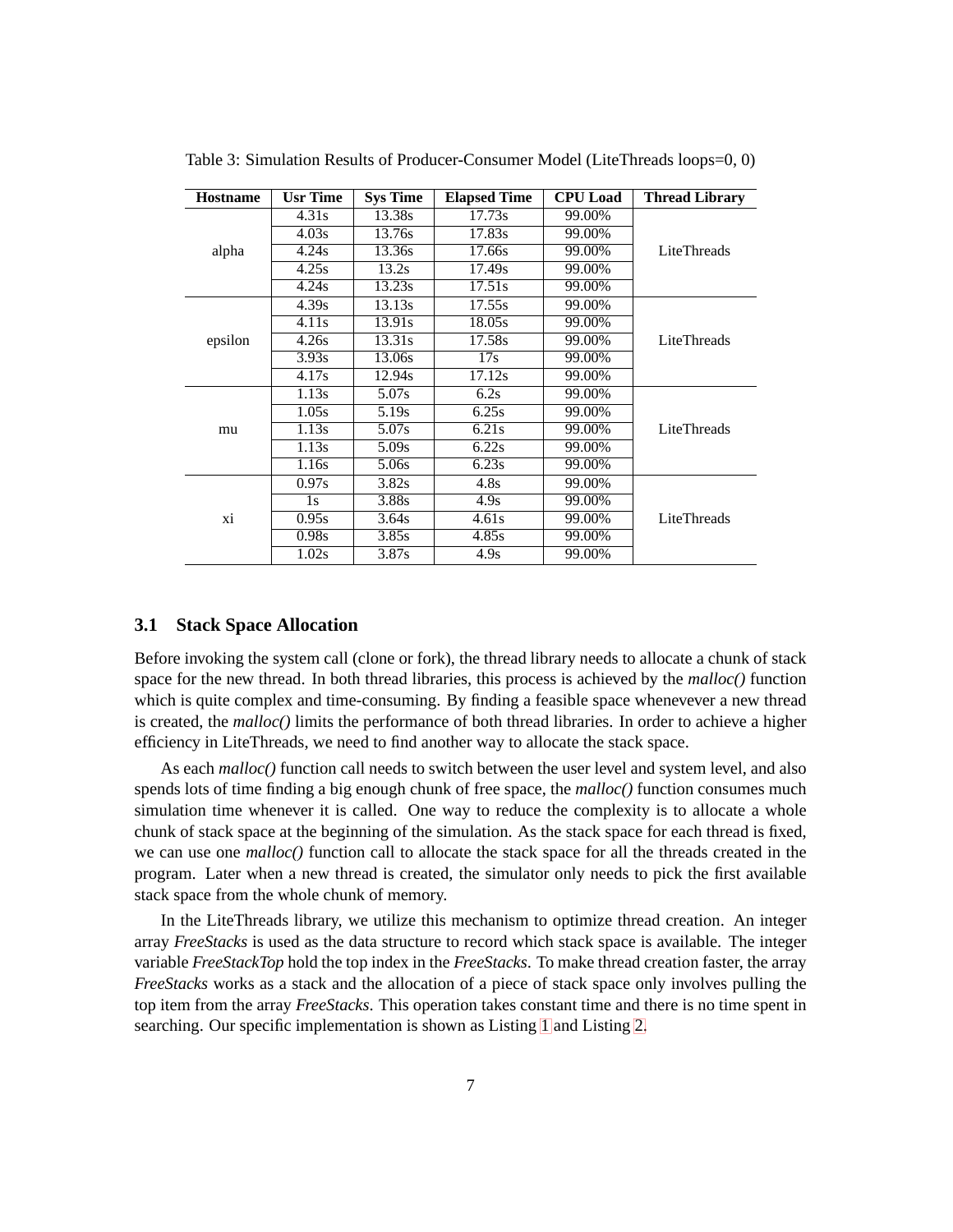| <b>Hostname</b> | <b>Usr Time</b> | <b>Sys Time</b> | <b>Elapsed Time</b> | <b>CPU</b> Load | <b>Thread Library</b> |
|-----------------|-----------------|-----------------|---------------------|-----------------|-----------------------|
|                 | 8.4s            | 13.82s          | 22.27s              | 99.00%          |                       |
|                 | 9.85s           | 12.58s          | 22.49s              | 99.00%          |                       |
| alpha           | 10.22s          | 12.31s          | 22.57s              | 99.00%          | LiteThreads           |
|                 | 9.54s           | 12.87s          | 22.57s              | 99.00%          |                       |
|                 | 10.3s           | 12.27s          | 22.62s              | 99.00%          |                       |
|                 | 10.76s          | 13.1s           | 23.93s              | 99.00%          |                       |
|                 | 9.16s           | 14.19s          | 23.37s              | 99.00%          |                       |
| epsilon         | 9.46s           | 13.6s           | 23.1s               | 99.00%          | LiteThreads           |
|                 | 8.88s           | 14.37s          | 23.26s              | 99.00%          |                       |
|                 | 10.32s          | 13.51s          | 23.91s              | 99.00%          |                       |
|                 | 2.45s           | 5.08s           | 7.54s               | 99.00%          |                       |
|                 | 2.28s           | 5.28s           | 7.56s               | 99.00%          |                       |
| mu              | 2.47s           | 5.09s           | 7.57s               | 99.00%          | LiteThreads           |
|                 | 2.49s           | 5.02s           | 7.52s               | 99.00%          |                       |
|                 | 2.29s           | 5.2s            | 7.5s                | 99.00%          |                       |
|                 | 2.62s           | 3.8s            | 6.44s               | 99.00%          |                       |
|                 | 2.51s           | 3.64s           | 6.18s               | 99.00%          |                       |
| xi              | 2.51s           | 3.64s           | 6.17s               | 99.00%          | LiteThreads           |
|                 | 2.62s           | 3.73s           | 6.38s               | 99.00%          |                       |
|                 | 2.49s           | 3.7s            | 6.21s               | 99.00%          |                       |

Table 4: Simulation Results of Producer-Consumer Model (LiteThreads loops=0, 200)

Listing 1: Thread Initialization with Constant-time Stack Space Allocation

```
1 static int FreeStacks [THREAD STACK NUM];
2 static int FreeStackTop;
3 static void *Global_StackTop;
4 static void *Global StackStart;
\sqrt{5}6
   void litethread init (void)
\overline{7}\{\bf{8}int i:\overline{9}10\,if (!(Global_StackStart = malloc ((SIM_THREAD_STACK_SIZE
                                  + size of (lite thread_arg)) * THREAD_STACK_NUM)))
11
12
      {
13
        return;
14}
15
      Global_StackTop = (char*)Global_StackStart + SIM_THREAD_STACK_SIZE
16
                         * THREAD_STACK_NUM + sizeof(litethread_arg)
17
                         * (THREAD_STACK_NUM - 1);
18
      for (i = 0; i < THREAD STACK NUM; i++)
19
        FreeStacks [i] = i;
20
      FreeStackTop = i - 1;21 \}
```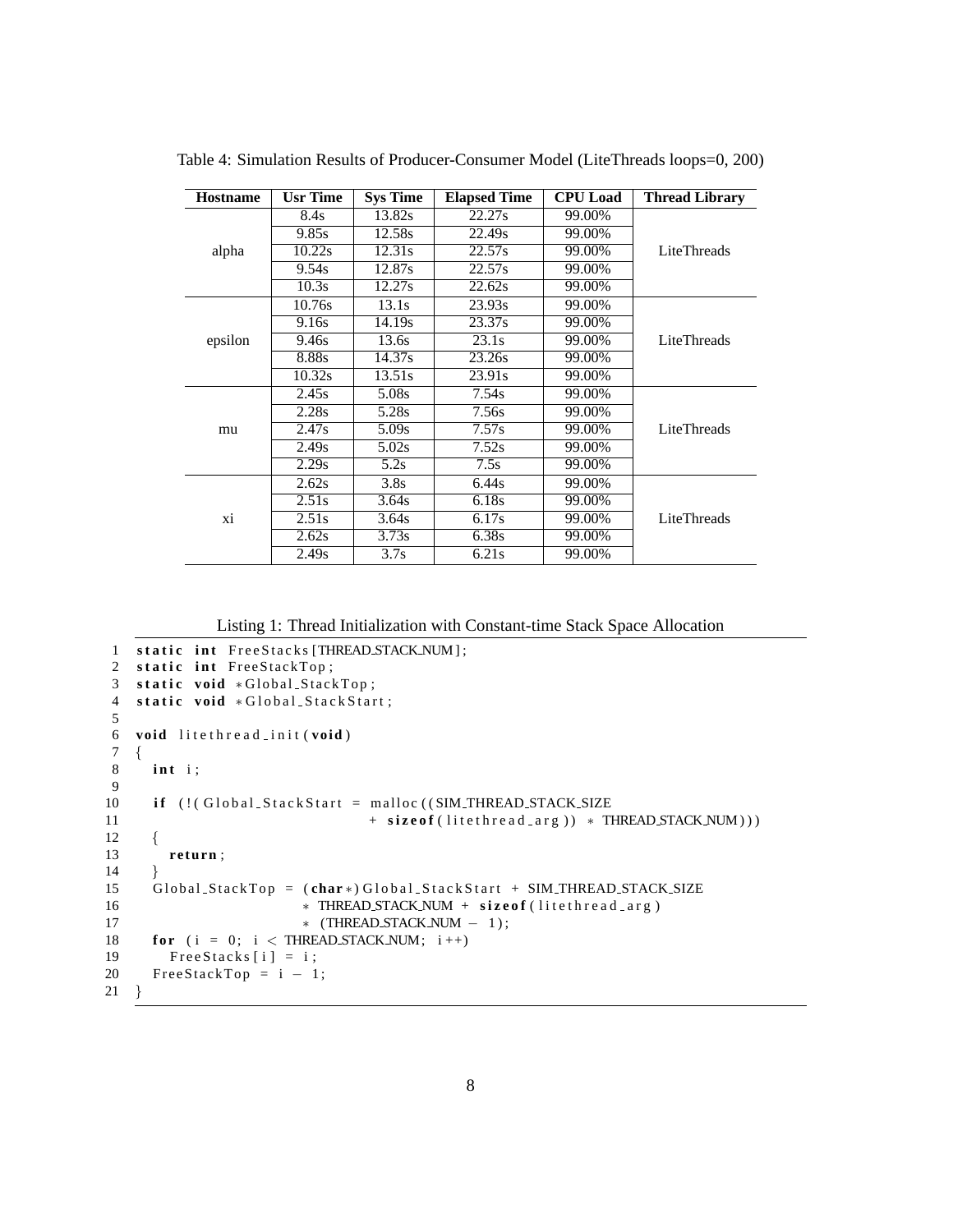| <b>Hostname</b> | <b>Usr Time</b> | <b>Sys Time</b> | <b>Elapsed Time</b> | <b>CPU</b> Load | <b>Thread Library</b> |
|-----------------|-----------------|-----------------|---------------------|-----------------|-----------------------|
|                 | 4.16s           | 12.36s          | 16.57s              | 99.00%          |                       |
|                 | 4.42s           | 12.1s           | 16.55s              | 99.00%          |                       |
| alpha           | 4.19s           | 12.32s          | 16.56s              | 99.00%          | LiteThreads           |
|                 | 4.33s           | 12.08s          | 16.45s              | 99.00%          |                       |
|                 | 4.18s           | 12.3s           | 16.51s              | 99.00%          |                       |
|                 | 4.55s           | 12.55s          | 17.15s              | 99.00%          |                       |
|                 | 4.78s           | 11.98s          | 16.77s              | 99.00%          |                       |
| epsilon         | 4.02s           | 12.84s          | 16.87s              | 99.00%          | LiteThreads           |
|                 | 4.07s           | 12.8s           | 16.88s              | 99.00%          |                       |
|                 | 4.06s           | 12.87s          | 16.95s              | 99.00%          |                       |
|                 | 1.11s           | 5.15s           | 6.26s               | 99.00%          |                       |
|                 | 1.22s           | 5.05s           | 6.28s               | 99.00%          |                       |
| mu              | 1.16s           | 5.09s           | 6.26s               | 99.00%          | <b>LiteThreads</b>    |
|                 | 1.12s           | 5.07s           | 6.2s                | 99.00%          |                       |
|                 | 1.13s           | 5.08s           | 6.22s               | 99.00%          |                       |
|                 | 1.04s           | 3.79s           | 4.85s               | 99.00%          |                       |
|                 | 1.04s           | 3.71s           | 4.77s               | 99.00%          |                       |
| xi              | 1.03s           | 3.9s            | 4.94s               | 99.00%          | <b>LiteThreads</b>    |
|                 | 0.92s           | 3.73s           | 4.67s               | 99.00%          |                       |
|                 | 1.02s           | 3.84s           | 4.88s               | 99.00%          |                       |

Table 5: Simulation Results of Producer-Consumer Model (LiteThreads loops=100, 0)

Listing 2: Thread Creation with Constant-time Stack Space Allocation

```
1 int litethread_create(int (*fn)(void *), void *args)2 \{void
                         *stacktop;
 \overline{3}\overline{4}void
                         * stack;
      litethread_arg
 \sqrt{5}*ltarg;
 6
      int
                          Result;\overline{7}\bf{8}\alphassert(\text{fn});\overline{Q}if (FreeStackTop \geq 0)
10\,\{ stack = (char*) Global_StackStart + (SIM\_THREAD\_STACK\_SIZE11
12
                  + sizeof(litethread_arg)) * FreeStacks [FreeStackTop];
13
         Result = FreeStacks [FreeStackTop];
14FreeStackTop \, --;15
         \}16
       else
17
       ₹
18\,error = ENOMEM;19
         return -1;20
         \}21
22
       stacktop = (char*)stack + SIM_THREAD_STACK_SIZE;
       It arg = (litethread\_arg*) stacktop;23
```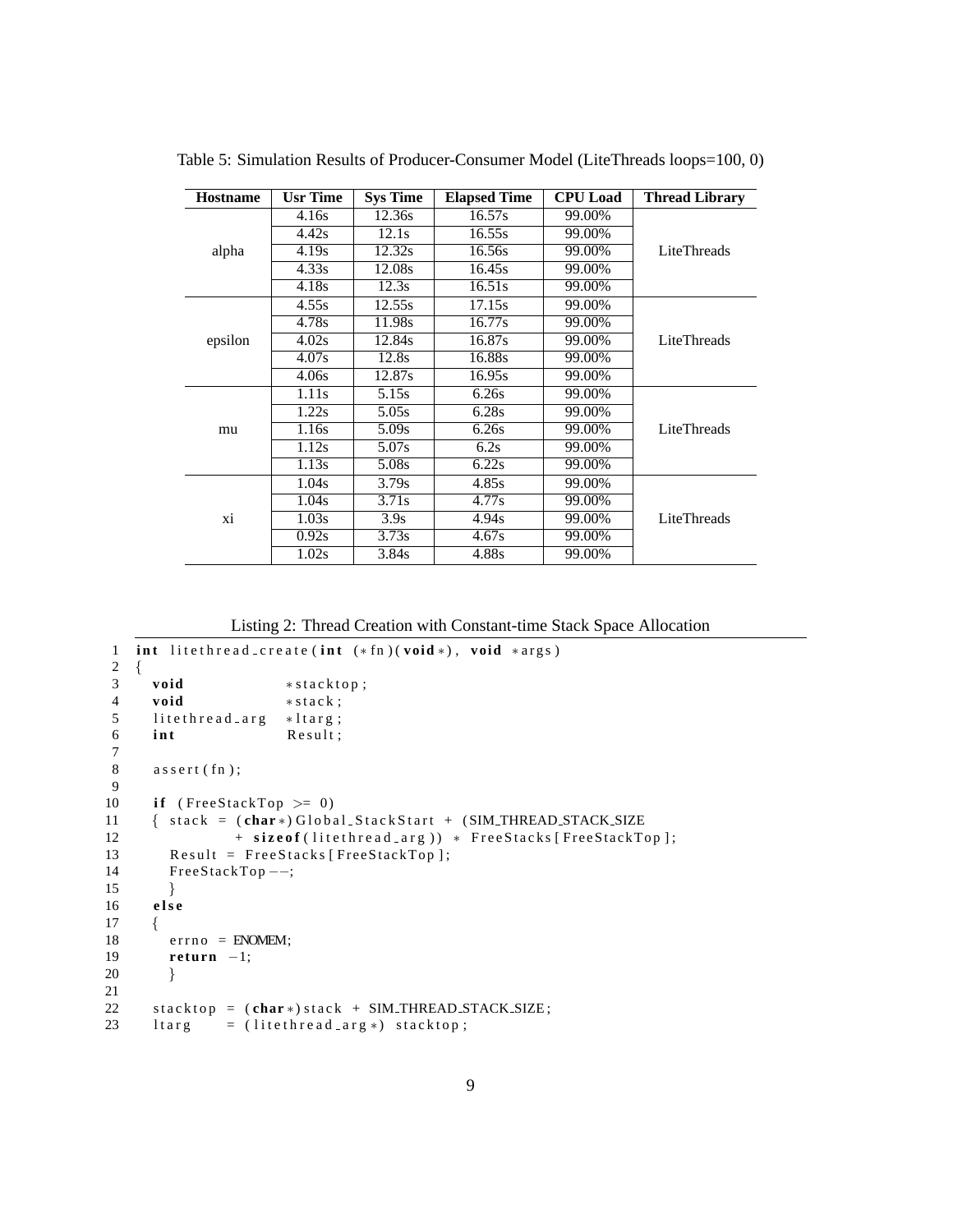| <b>Hostname</b> | <b>Usr Time</b> | <b>Sys Time</b> | <b>Elapsed Time</b> | <b>CPU</b> Load | <b>Thread Library</b> |
|-----------------|-----------------|-----------------|---------------------|-----------------|-----------------------|
|                 | 4.25s           | 12.3s           | 16.6s               | 99.00%          |                       |
|                 | 3.75s           | 12.7s           | 16.49s              | 99.00%          |                       |
| alpha           | 4.19s           | 12.25s          | 16.48s              | 99.00%          | LiteThreads           |
|                 | 4.31s           | 12.24s          | 16.59s              | 99.00%          |                       |
|                 | 4.25s           | 12.15s          | 16.44s              | 99.00%          |                       |
|                 | 4.04s           | 14.45s          | 18.51s              | 99.00%          |                       |
|                 | 4.08s           | 13.51s          | 17.71s              | 99.00%          |                       |
| epsilon         | 4.36s           | 13.08s          | 17.48s              | 99.00%          | LiteThreads           |
|                 | 4.54s           | 13.87s          | 18.42s              | 99.00%          |                       |
|                 | 4.01s           | 14.73s          | 18.76s              | 99.00%          |                       |
|                 | 1.1s            | 5.11s           | 6.22s               | 99.00%          |                       |
|                 | 1.14s           | 5.06s           | 6.21s               | 99.00%          |                       |
| mu              | 1.11s           | 5.09s           | 6.2s                | 99.00%          | LiteThreads           |
|                 | 1.07s           | 5.13s           | 6.21s               | 99.00%          |                       |
|                 | 1.08s           | 5.13s           | 6.22s               | 99.00%          |                       |
|                 | 1.07s           | 3.78s           | 4.86s               | 99.00%          |                       |
|                 | 1.04s           | 3.87s           | 4.93s               | 99.00%          |                       |
| xi              | 0.99s           | 3.67s           | 4.68s               | 99.00%          | LiteThreads           |
|                 | 1.05s           | 3.8s            | 4.88s               | 99.00%          |                       |
|                 | 0.98s           | 3.84s           | 4.84s               | 99.00%          |                       |

Table 6: Simulation Results of Producer-Consumer Model (LiteThreads loops=1000, 0)

```
24
      ltarg \rightarrow fn = fn;ltarg \rightarrow arg = args;
25
      ltarg \rightarrow PrivateData = NULL;
26
27 #ifdef STACK TOP CHECK
28
      ltarg \rightarrowguard1[0] = ltarg \rightarrowguard1[1] = ltarg \rightarrowguard1[2] = 0xDEADBEEF;
29
      ltarg \rightarrowguard2[0] = ltarg \rightarrowguard2[1] = ltarg \rightarrowguard2[2] = 0xDEADBEEF;
30 \#endif
31
      ThreadID [Result] = clone ( litethread_start_stop, stacktop,
32
33 #ifdef CLONE_IO
34
                                     CLONE_IO |
35 #endif
36
                                     CLONE FS | CLONE FILES | CLONE SIGHAND
                                     | CLONE VM | CLONE THREAD |
37\,38 #ifdef CLONE_DETACHED
                                    CLONE_DETACHED |
39
40 #endif
41
                                     CLONE CHILD SETTID | CLONE CHILD CLEARTID,
42
                                     ltarg, NULL, NULL, &ctid [Result]);
43
      if (ThreadID[Result] != -1)
44
45
         return Result;
46
      else
47
      return -1;48 }
```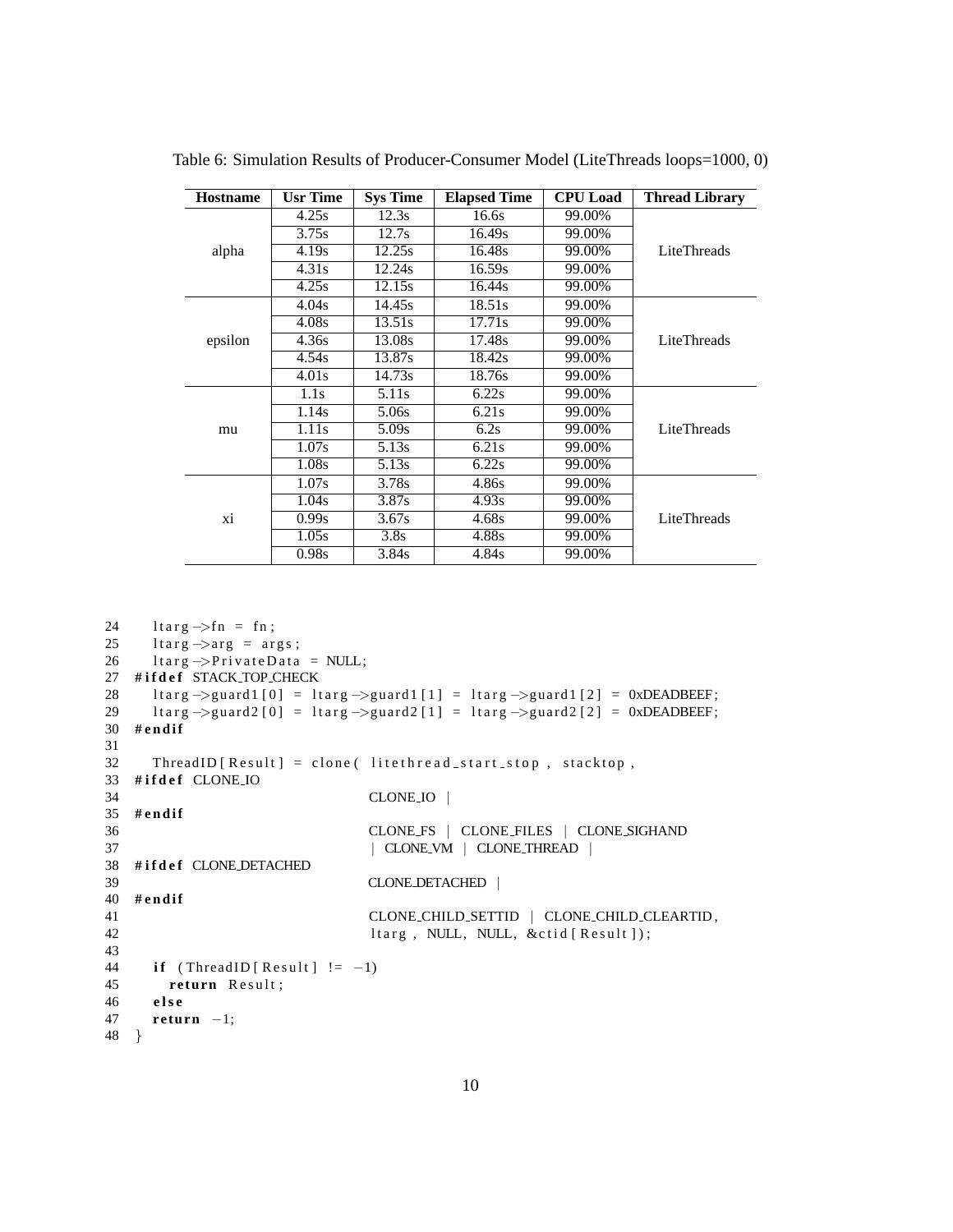| <b>Hostname</b> | <b>Usr Time</b> | <b>Sys Time</b> | <b>Elapsed Time</b> | <b>CPU</b> Load | <b>Thread Library</b> |
|-----------------|-----------------|-----------------|---------------------|-----------------|-----------------------|
|                 | 61.07s          | 12.88s          | 74.14s              | 99.00%          |                       |
|                 | 61.31s          | 12.34s          | 73.81s              | 99.00%          |                       |
| alpha           | 62.21s          | 11.59s          | 73.96s              | 99.00%          | LiteThreads           |
|                 | 61.97s          | 11.82s          | 73.95s              | 99.00%          |                       |
|                 | 62.13s          | 11.65s          | 73.94s              | 99.00%          |                       |
|                 | 63.54s          | 14.11s          | 77.67s              | 99.00%          |                       |
|                 | 63.36s          | 13.81s          | 77.19s              | 99.00%          |                       |
| epsilon         | 63.85s          | 13.54s          | 77.42s              | 99.00%          | LiteThreads           |
|                 | 63.55s          | 13.64s          | 77.22s              | 99.00%          |                       |
|                 | 63.72s          | 13.52s          | 77.27s              | 99.00%          |                       |
|                 | 14.4s           | 4.74s           | 19.15s              | 99.00%          |                       |
|                 | 12.3s           | 6.83s           | 19.13s              | 99.00%          |                       |
| mu              | 11.81s          | 7.27s           | 19.09s              | 99.00%          | LiteThreads           |
|                 | 13.35s          | 5.79s           | 19.14s              | 99.00%          |                       |
|                 | 13.62s          | 5.48s           | 19.11 <sub>s</sub>  | 99.00%          |                       |
|                 | 14.94s          | 4.3s            | 19.3s               | 99.00%          |                       |
|                 | 15.79s          | 3.58s           | 19.43s              | 99.00%          |                       |
| xi              | 14.29s          | 5.09s           | 19.44s              | 99.00%          | LiteThreads           |
|                 | 15.75s          | 3.77s           | 19.58s              | 99.00%          |                       |
|                 | 14.27s          | 5.03s           | 19.36s              | 99.00%          |                       |

Table 7: Simulation Results of Producer-Consumer Model (LiteThreads loops=1000, 2000)

#### <span id="page-16-0"></span> $3.2$ **Thread Creation and Deletion Benchmark**

In order to measure the performance of the optimized LiteThreads library, a benchmark having intensive thread creation/deletion (named TFMUL, Threads with pure Float Multiplication) is utilized. Also, all the tests are running on the four 32-bit Linux machines. The initial LiteThreads, the allocation-optimized LiteThreads, PosixThreads, and QuickThreads are used in the sequential simulator. To avoid the same stack space is reused from time to time in the simulation, a random pattern of stack space allocation is added into the testbench. The details of the testbench are shown in Listing 3.

Listing 3: Intensive Thread Creation/Deletion Benchmark

```
1 #include \langlestdio.h\rangle2 #include \ltstdlib.h>
3 #include \langlesim.sh>
\overline{4}// number of multiplications per unit
5
6
  #define MAXLOOP 1000
\overline{7}8
  // number of loops
9 #ifndef MAXTHREAD
```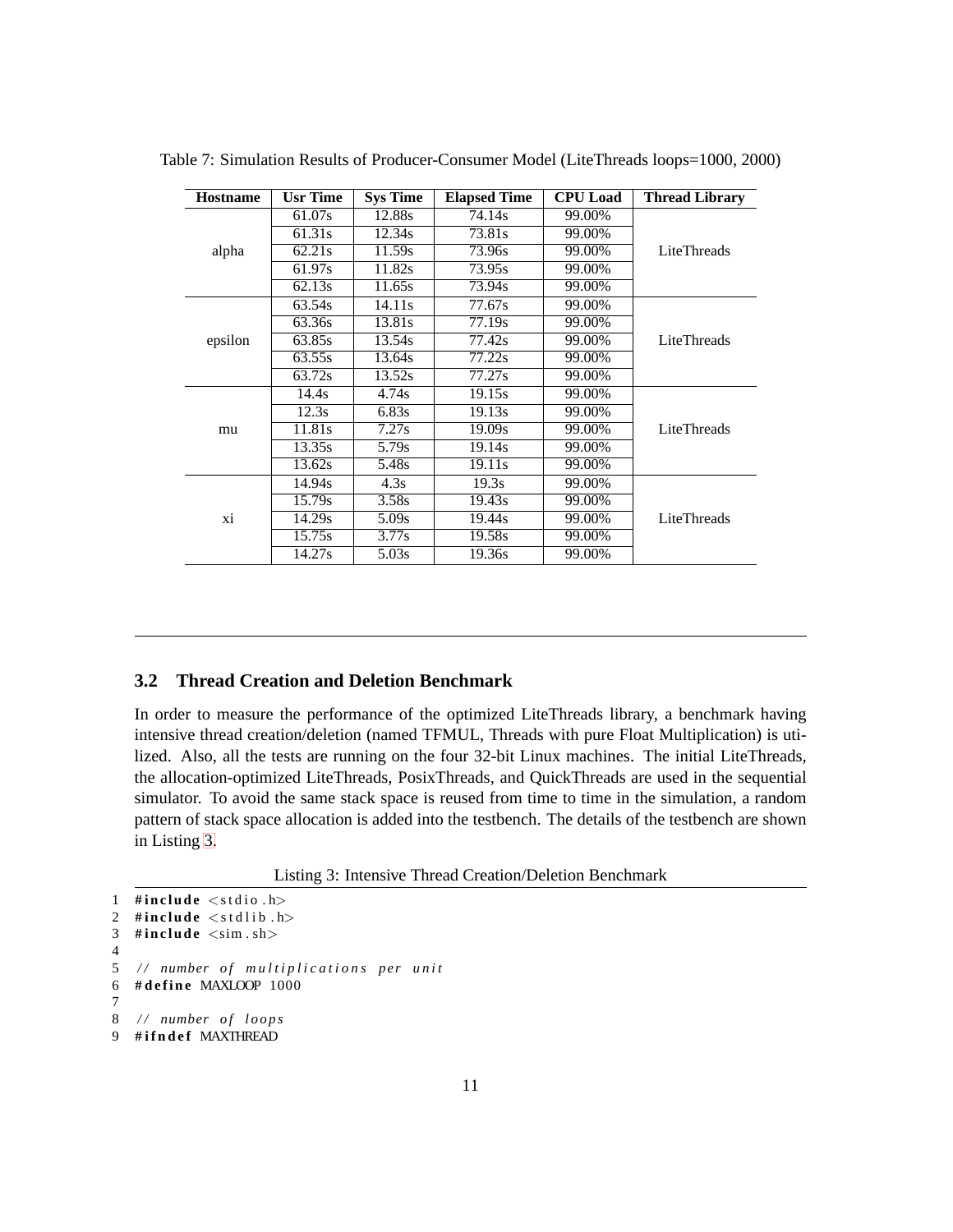```
10 # define MAXTHREAD 10000
11 # e n d i f
12
13 typedef double float t;
14
15 behavior Fmul
16 {
17 int i = 0;
18 f f l o a t f = 1.2;
19
20 void main ( )
21 {
22 while ( i < MAXLOOP)
23 {
24 f * = 1.1;
25 i ++;
26 }
27 }
28 } ;
29
30 behavior Main
31 {
32 Fmul fmul0 , fmul1 , fmul2 , fmul3 , fmul4 ,
33 fmul5 , fmul6 , fmul7 , fmul8 , fmul9 ;
34
35 i n t main ( void ) {
36 i n t i ;
37 char *ptr47, *ptr53, *ptr73, *ptr89;
38 printf ("Fmul[%d,%d] starting ... \n", MAXTHREAD, MAXLOOP);
39 for (i = 0; i < MAXTHREAD; i +)
40 {
41 par { fmul0; }
42 ptr47 = (char*) malloc (47);
43 par { fmul0; fmul1; fmul2; fmul3; fmul4; fmul5; fmul6; }
44 ptr73 = ) malloc (73);
45 free (ptr47);
46 par \{ \text{fmul0; full1; full2; full3; full4; full5; full6; full7; } \}47 ptr73 = (\text{char}*) \text{ malloc} (73);48 free (ptr89);
49 par {fmul0; fmul1; fmul2; fmul3; }
50 ptr47 = (char*) malloc (47);
51 free ( ptr73 );
52 par { fmu10; fmu11; }
53 ptr89 =  malloc (89);
54 free ( ptr47 );
55 par { fmul0; fmul1; fmul2; fmul3; fmul4; }
56 ptr 5 3 = (\text{char}*) malloc (53);
57 free (ptr89);
58 par { fmul0; fmul1; fmul2; fmul3; fmul4; fmul5; }
59 ptr73 =  malloc (73);
60 free ( ptr53 );
61 free (ptr73);
```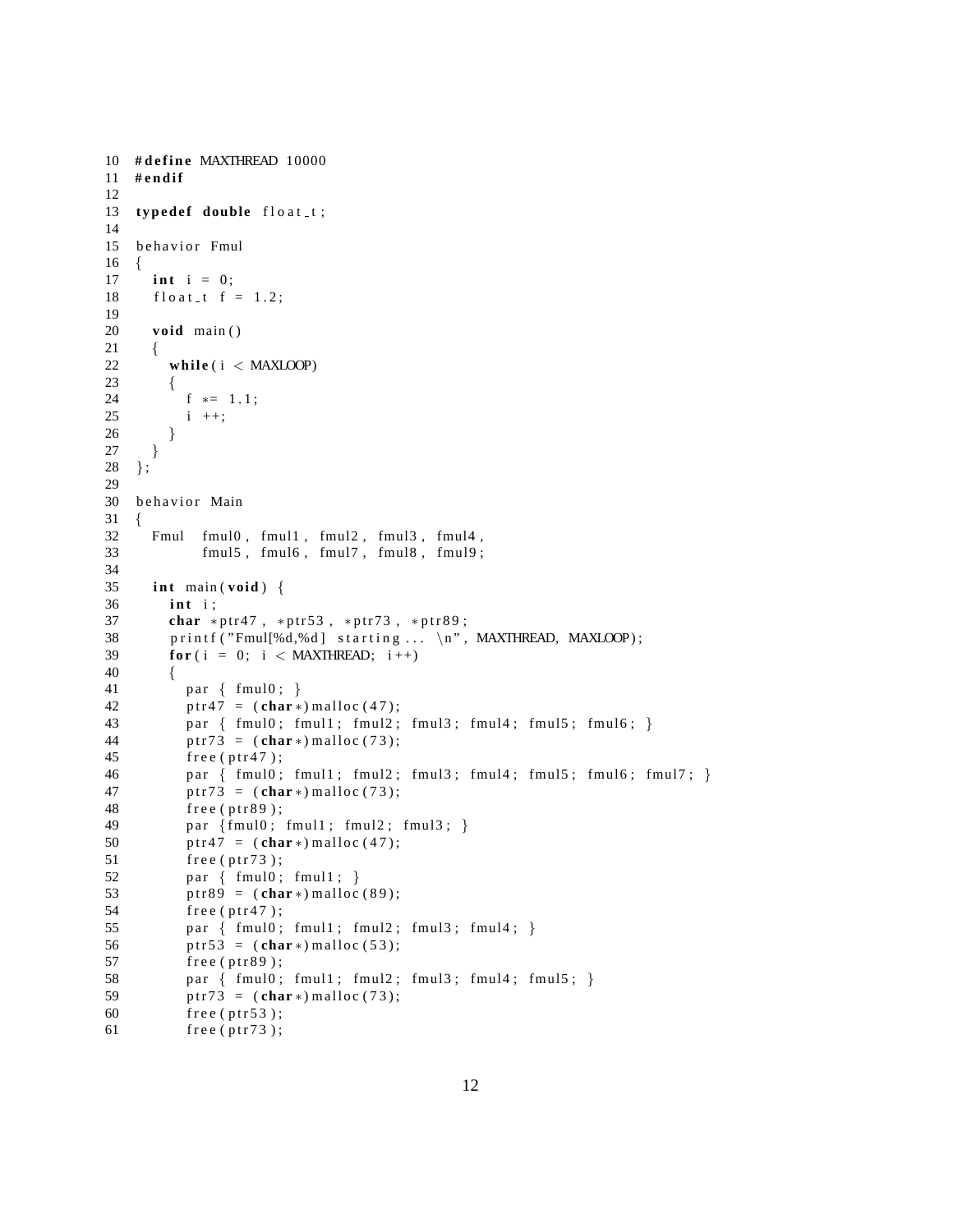```
62
       \}63
       print(f('Done! \n\cdot \n),64
       return (0);65
       \}\};
66
```
#### <span id="page-18-0"></span>**Experiments and Results**  $3.3$

| <b>Hostname</b> | <b>Usr Time</b> | <b>Sys Time</b> | <b>Elapsed Time</b> | <b>CPU</b> Load | <b>Thread Library</b>        |
|-----------------|-----------------|-----------------|---------------------|-----------------|------------------------------|
|                 | 10.31s          | 52.51s          | 67.95s              | 92.00%          |                              |
|                 | 10.31s          | 57.44s          | 73s                 | 92.00%          |                              |
| alpha           | 9.99s           | 57.34s          | 72.68s              | 92.00%          | Initial LiteThreads          |
|                 | 10.48s          | 56.93s          | 72.54s              | 92.00%          |                              |
|                 | 10.17s          | 57.59s          | 72.84s              | 93.00%          |                              |
|                 | 9.23s           | 46.09s          | 60.2s               | 91.00%          |                              |
|                 | 9.17s           | 46.06s          | 60.21s              | 91.00%          |                              |
| alpha           | 9.17s           | 45.25s          | 59.4s               | 91.00%          | <b>Optimized LiteThreads</b> |
|                 | 9.15s           | 46.56s          | 60.81s              | 91.00%          |                              |
|                 | 9.03s           | 45.84s          | 59.86s              | 91.00%          |                              |
|                 | 13.17s          | 47.31s          | 65.81s              | 91.00%          |                              |
|                 | 13.33s          | 47.35s          | 65.95s              | 92.00%          |                              |
| alpha           | 13.33s          | 47.92s          | 66.62s              | 91.00%          | Posixthread                  |
|                 | 13.25s          | 47.62s          | 66.08s              | 92.00%          |                              |
|                 | 13.32s          | 47.46s          | 65.96s              | 92.00%          |                              |
|                 | 1.71s           | 3.74s           | 5.51s               | 99.00%          |                              |
|                 | 1.64s           | 3.69s           | 5.39s               | 99.00%          |                              |
| alpha           | 1.71s           | 3.64s           | 5.4s                | 99.00%          | Quickthread                  |
|                 | 1.69s           | 4.01s           | 5.76s               | 98.00%          |                              |
|                 | 1.76s           | 3.85s           | 5.66s               | 99.00%          |                              |

Table 8: Simulation Results of TFMUL on alpha

The simulation results of TFMUL are shown in Table 8, 9, 10 and 11. For both the intial LiteThreads and the optimized LiteThreads in these tables, they have already implemented the optimization in context switching (loop iterations in mutex\_lock and mutex\_unlock are 0). Thus, both of them should have smaller user time than PosixThreads, which is indicated in the second column in Table 8, 9, 10 and 11.

On the other hand, as each thread in the benchmark has only pure computation, most of the simulation time is spent on thread creation and deletion (1,000,000 threads in total), which results in much larger system time than user time.

From the tables it is easily seen that, on all the four servers the QuickThreads library still has the smallest simulation time in both user time and system time. For the initial LiteThreads, it has a little larger system time than PosixThreads in Table 8. The same phenomena are shown in the other three tables.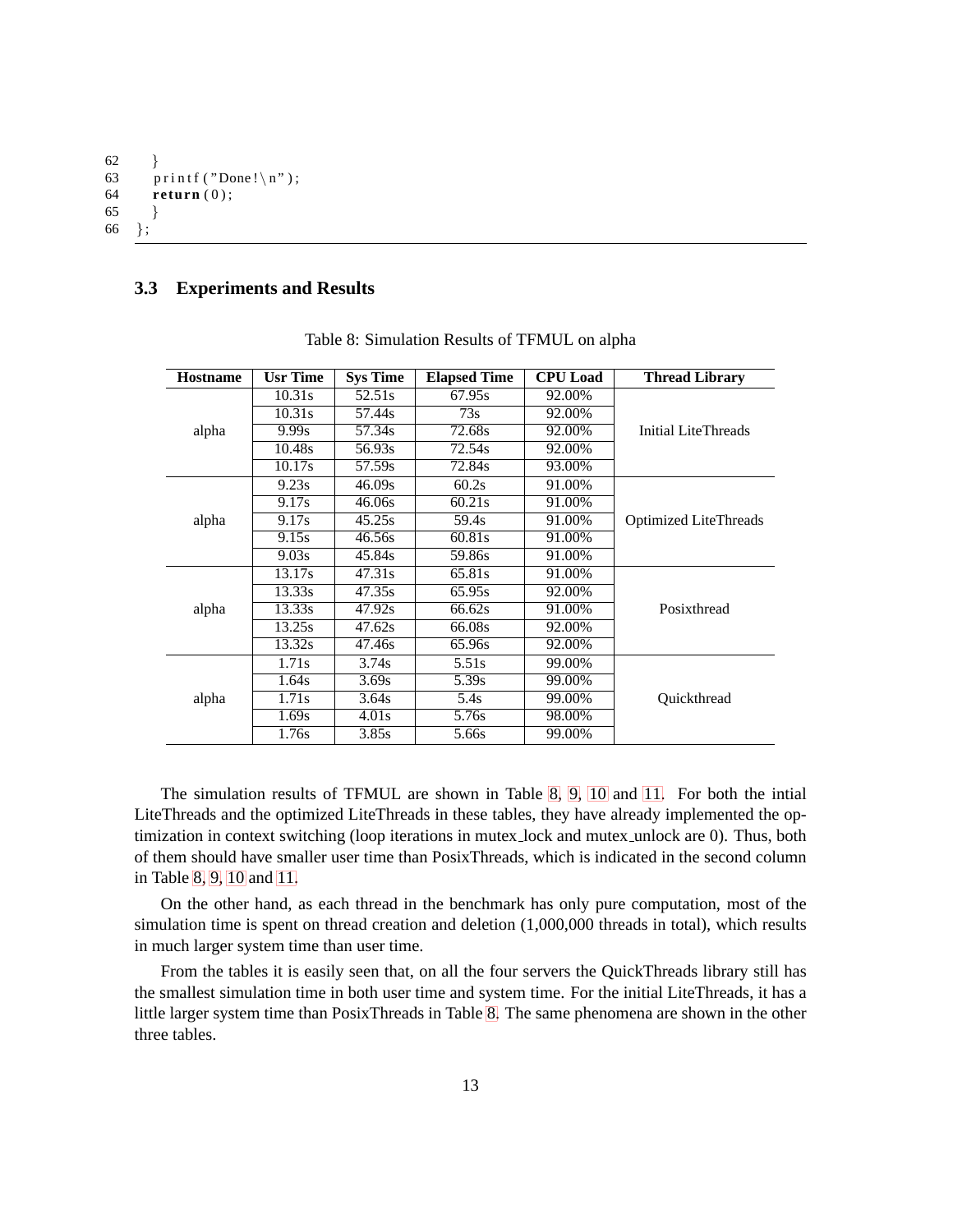| <b>Hostname</b> | <b>Usr Time</b> | <b>Sys Time</b> | <b>Elapsed Time</b> | <b>CPU</b> Load | <b>Thread Library</b>        |
|-----------------|-----------------|-----------------|---------------------|-----------------|------------------------------|
|                 | 8.36s           | 50.81s          | 64.56s              | 91.00%          |                              |
|                 | 8.06s           | 49.13s          | 62.36s              | 91.00%          |                              |
| epsilon         | 7.93s           | 49.42s          | 62.53s              | 91.00%          | Initial LiteThreads          |
|                 | 8.17s           | 49.01s          | 62.35s              | 91.00%          |                              |
|                 | 8.01s           | 49.27s          | 62.46s              | 91.00%          |                              |
|                 | 7.65s           | 47.27s          | 60.5s               | 90.00%          |                              |
|                 | 7.65s           | 47.36s          | 60.71s              | 90.00%          |                              |
| epsilon         | 7.16s           | 44.21s          | 56.67s              | 90.00%          | <b>Optimized LiteThreads</b> |
|                 | 7.33s           | 45.41s          | 58.17s              | 90.00%          |                              |
|                 | 7.66s           | 47.71s          | 60.66s              | 91.00%          |                              |
|                 | 10.56s          | 46.4s           | 62.41s              | 91.00%          |                              |
|                 | 10.15s          | 46.07s          | 61.54s              | 91.00%          |                              |
| epsilon         | 10.71s          | 45.64s          | 61.64s              | 91.00%          | Posixthread                  |
|                 | 10.36s          | 46.28s          | 61.9s               | 91.00%          |                              |
|                 | 10.49s          | 46.66s          | 62.45s              | 91.00%          |                              |
|                 | 1.57s           | 4.02s           | 5.66s               | 98.00%          |                              |
|                 | 1.47s           | 3.69s           | 5.2s                | 99.00%          |                              |
| epsilon         | 1.52s           | 3.69s           | 5.26s               | 99.00%          | Quickthread                  |
|                 | 1.57s           | 3.93s           | 5.6s                | 98.00%          |                              |
|                 | 1.44s           | 3.92s           | 5.4s                | 99.00%          |                              |

Table 9: Simulation Results of TFMUL on epsilon

After implementing the allocation optimization in thread creation, the system time of LiteThreads on all servers is reduced obviously. For an instance, the system time of the LiteThreads in Table 11 decreases from about 17 seconds to 14 seconds. However, despite of the obvious improvement in system level overhead, sometimes on epsilon and mu the system time of LiteThreads is still a little larger than PosixThreads.

Combining the optimizations on context switching and thread creation, the LiteThreads library has achieved better performance in elapsed time than the PosixThreads library on all four machines.

#### <span id="page-19-0"></span>**Performance on 64-bit Architectures**  $\overline{\mathbf{4}}$

All the previous experiments are running on the 32-bit Linux hosts. On a 64-bit host, the LiteThreads, PosixThreads and QuickThreads have similar performance as before.

Next, we execute the previous two benchmarks on one 64-bit machine. The xi server in our previous experiments has the 64-bit CPU and 64-bit Fedora 12 Linux operating system installed. When enabling these two features, this machine can run the 64-bit benchmarks.

In our new experiment, the two original benchmarks are both running on this machine and the LiteThreads has included both the optimizations of the context switching and the stack space allocation. Besides, all the LiteThreads, PosixThreads and QuickThreads libraries are running in 64-bit mode.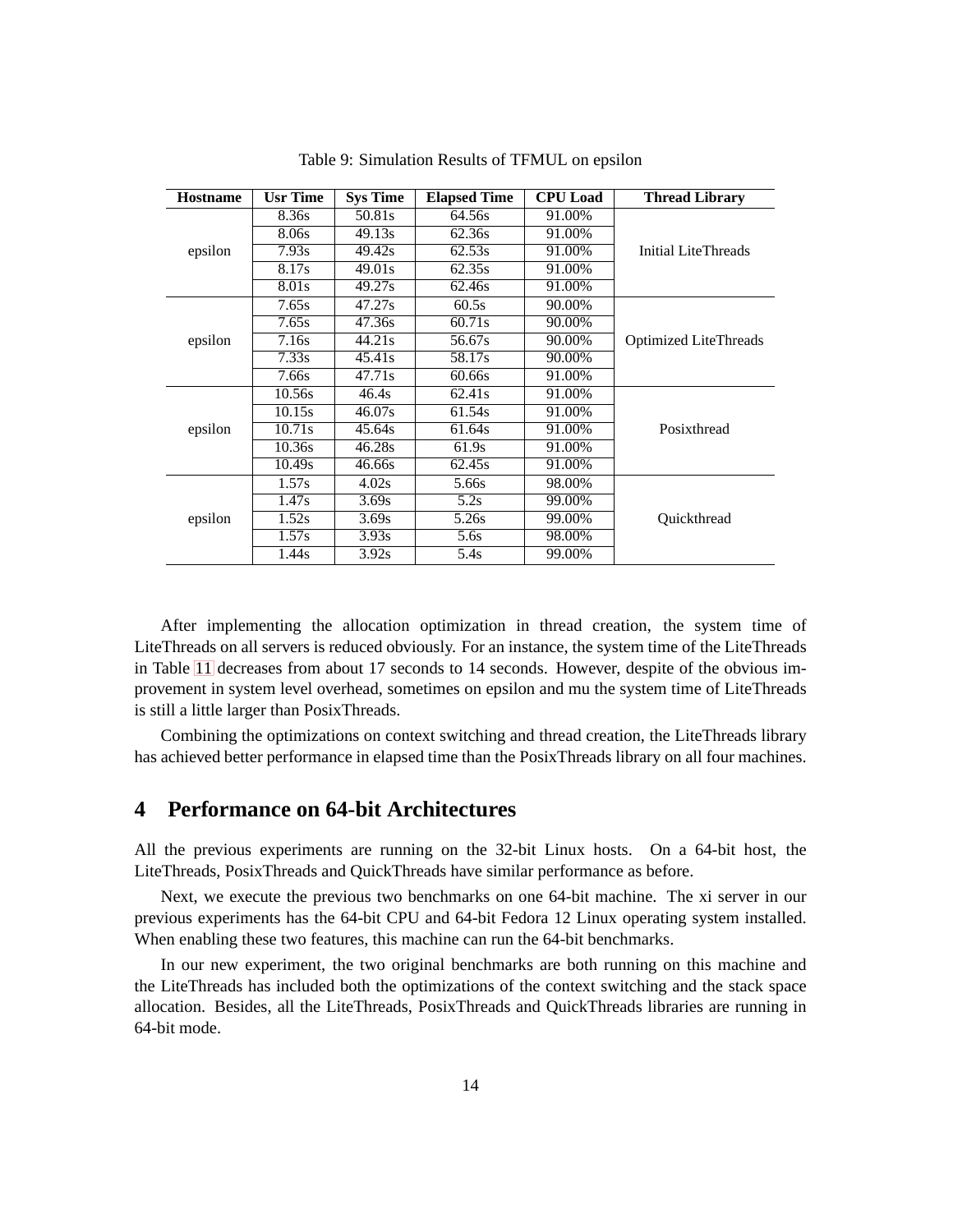| <b>Hostname</b> | Usr Time | <b>Sys Time</b> | <b>Elapsed Time</b> | <b>CPU</b> Load | <b>Thread Library</b>        |
|-----------------|----------|-----------------|---------------------|-----------------|------------------------------|
|                 | 3.01s    | 21.78s          | 26.99s              | 91.00%          |                              |
|                 | 2.93s    | 21.79s          | 26.9s               | 91.00%          |                              |
| mu              | 3.08s    | 21.83s          | 27.1s               | 91.00%          | Initial LiteThreads          |
|                 | 3.02s    | 21.79s          | 26.99s              | 91.00%          |                              |
|                 | 3.12s    | 21.75s          | 27.06s              | 91.00%          |                              |
|                 | 2.51s    | 19.05s          | 23.74s              | 90.00%          |                              |
|                 | 2.41s    | 19.11s          | 23.71s              | 90.00%          |                              |
| mu              | 2.53s    | 19.15s          | 23.85s              | 90.00%          | <b>Optimized LiteThreads</b> |
|                 | 2.55s    | 18.95s          | 23.65s              | 90.00%          |                              |
|                 | 2.36s    | 19s             | 23.53s              | 90.00%          |                              |
|                 | 3.82s    | 17.39s          | 23.5s               | 90.00%          |                              |
|                 | 3.74s    | 17.78s          | 23.79s              | 90.00%          |                              |
| mu              | 3.79s    | 17.56s          | 23.64s              | 90.00%          | Posixthread                  |
|                 | 3.82s    | 17.32s          | 23.42s              | 90.00%          |                              |
|                 | 3.72s    | 17.8s           | 23.83s              | 90.00%          |                              |
|                 | 0.58s    | 1.81s           | 2.39s               | 99.00%          |                              |
| mu              | 0.58s    | 1.78s           | 2.37s               | 99.00%          |                              |
|                 | 0.57s    | 1.72s           | 2.29s               | 99.00%          | Quickthread                  |
|                 | 0.59s    | 1.71s           | 2.31s               | 99.00%          |                              |
|                 | 0.57s    | 1.82s           | 2.4s                | 99.00%          |                              |

Table 10: Simulation Results of TFMUL on mu

From the simulation results in Table 12 and 13, we can easily find that the simulation performance is similar as before. In both the two benchmarks, the QuickThreads library has the best performance, while the optimized LiteThreads are obviously better than PosixThreads. When using the sequential simulator, QuickThreads accordingly has the smallest user and system time, leading to the much smaller elapsed time in simulation.

In the benchmark of the Producer-Consumer model, the user time of LiteThreads is similar to that of PosixThreads, but the smaller system time makes LiteThreads more efficient. In the benchmark with intensive thread creation/deletion, both of the user time and system time in the LiteThreads library are smaller than those of the PosixThreads library, as a result of the optimization in the mutex lock/unlock and stack space allocation.

Based on these statistics, we can conclude that LiteThreads has better performance than Posix-Threads on the 64-bit machine, just as on the 32-bit hosts.

#### <span id="page-20-0"></span>5 **Conclusion and Future Work**

In this report, we made use of two different benchmarks to evaluate three thread libraries used in the SpecC sequential simulator. From the simulation results, we can draw the conclusion that the Quick-Threads library is most efficient in the sequential simulator, while the PosixThreads library is worse than the optimized LiteThreads library. The optimizations on the context switching and thread creation/deletion reduce the user-level and system-level overhead of LiteThreads, respectively. These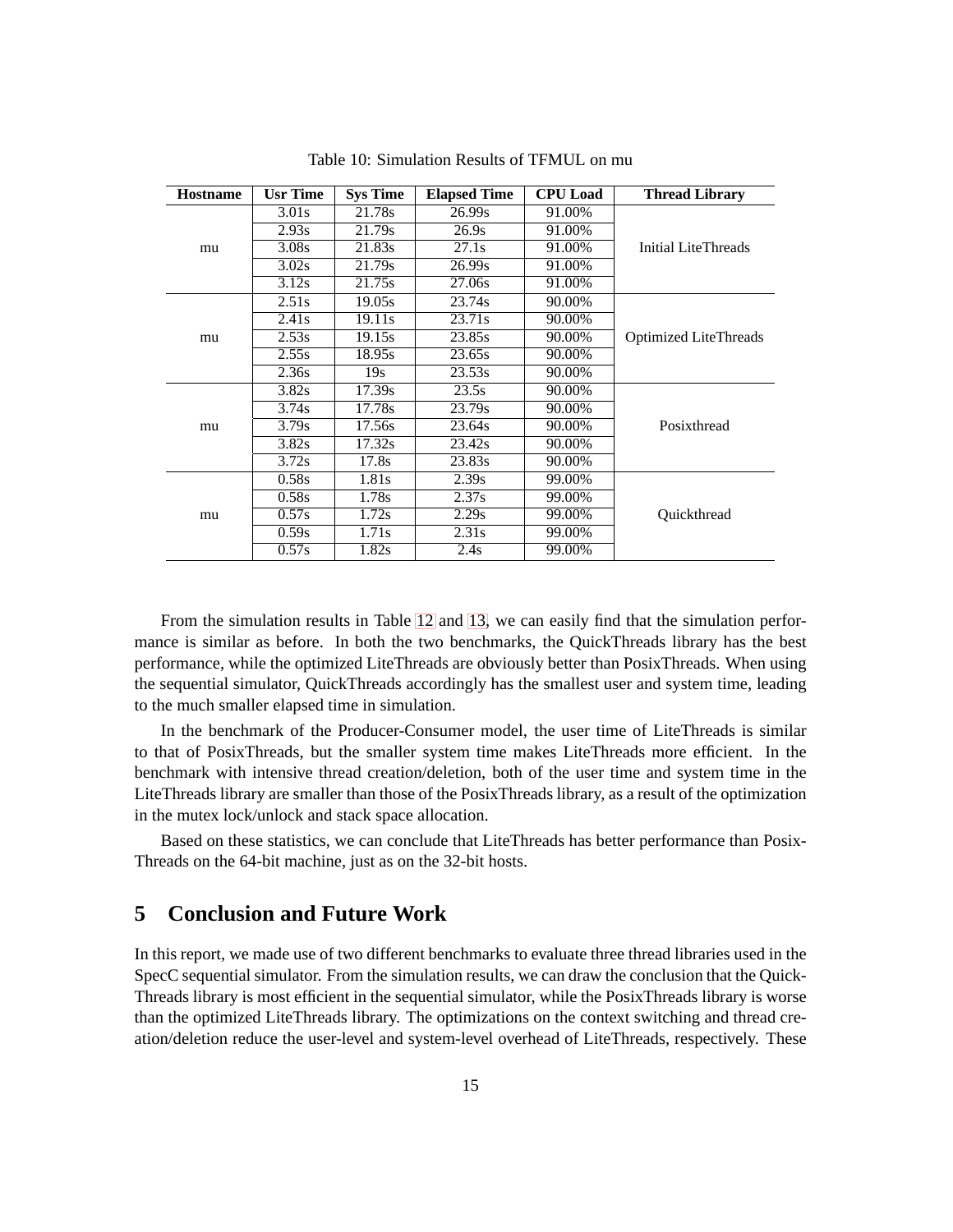| <b>Hostname</b> | <b>Usr Time</b> | <b>Sys Time</b> | <b>Elapsed Time</b> | <b>CPU</b> Load | <b>Thread Library</b>        |
|-----------------|-----------------|-----------------|---------------------|-----------------|------------------------------|
|                 | 2.56s           | 17.19s          | 21.75s              | 90.00%          |                              |
|                 | 2.42s           | 17.1s           | 21.54s              | 90.00%          |                              |
| xi              | 2.48s           | 16.85s          | 21.32s              | 90.00%          | Initial LiteThreads          |
|                 | 2.48s           | 16.9s           | 21.37s              | 90.00%          |                              |
|                 | 2.5s            | 17.25s          | 21.77s              | 90.00%          |                              |
|                 | 2.11s           | 14.67s          | 18.69s              | 89.00%          |                              |
|                 | 2.03s           | 14.71s          | 18.65s              | 89.00%          |                              |
| xi              | 2s              | 14.49s          | 18.41s              | 89.00%          | <b>Optimized LiteThreads</b> |
|                 | 1.97s           | 14.44s          | 18.27s              | 89.00%          |                              |
|                 | 1.99s           | 14.5s           | 18.4s               | 89.00%          |                              |
|                 | 3.29s           | 16.41s          | 21.82s              | 90.00%          |                              |
|                 | 3.32s           | 16.28s          | 21.68s              | 90.00%          |                              |
| xi              | 3.17s           | 16.41s          | 21.7s               | 90.00%          | Posixthread                  |
|                 | 3.3s            | 16.55s          | 21.93s              | 90.00%          |                              |
|                 | 3.34s           | 16.43s          | 21.9s               | 90.00%          |                              |
|                 | 0.64s           | 1.33s           | 2.02s               | 97.00%          |                              |
|                 | 0.64s           | 1.24            | 1.94s               | 97.00%          |                              |
| xi              | 0.65s           | 1.38s           | 2.09s               | 97.00%          | Ouickthread                  |
|                 | 0.6s            | 1.26s           | 1.91s               | 97.00%          |                              |
|                 | 0.59s           | 1.23s           | 1.87s               | 97.00%          |                              |

Table 11: Simulation Results of TFMUL on xi

Table 12: Simulation Results of Producer-Consumer Model on 64-bit Architectures

| <b>Hostname</b> | <b>Usr Time</b> | <b>Sys Time</b> | <b>Elapsed Time</b> | <b>CPU</b> Load | <b>Thread Library</b> |
|-----------------|-----------------|-----------------|---------------------|-----------------|-----------------------|
|                 | 10.46s          | 27.26s          | 37.83s              | 99.00%          |                       |
|                 | 10.42s          | 27.48s          | 38.01s              | 99.00%          |                       |
| xi              | 9.98s           | 26.8s           | 36.89s              | 99.00%          | LiteThreads           |
|                 | 10.61s          | 27.66s          | 38.39s              | 99.00%          |                       |
|                 | 10.24s          | 27.45s          | 37.8s               | 99.00%          |                       |
|                 | 10.55s          | 33s             | 43.68s              | 99.00%          |                       |
|                 | 10.43s          | 33.11s          | 43.67s              | 99.00%          |                       |
| xi              | 10.51s          | 32.75s          | 43.38s              | 99.00%          | Posixthread           |
|                 | 10.96s          | 33.65s          | 44.74s              | 99.00%          |                       |
|                 | 10.34s          | 33.61s          | 44.07s              | 99.00%          |                       |
|                 | 4.35s           | $\theta$        | 4.36s               | 99.00%          |                       |
| xi              | 4.11s           | $\theta$        | 4.12s               | 99.00%          |                       |
|                 | 4.31s           | $\Omega$        | 4.32s               | 99.00%          | Ouickthread           |
|                 | 4.25s           | $\theta$        | 4.26s               | 99.00%          |                       |
|                 | 4.3s            | $\theta$        | 4.32s               | 99.00%          |                       |

conclusions are true on both 32-bit and 64-bit Linux servers.

One open question we noticed in the evaluation is the relationship between the simulation performance and the CPU affinity. In our experiments with intensive context switches, we get some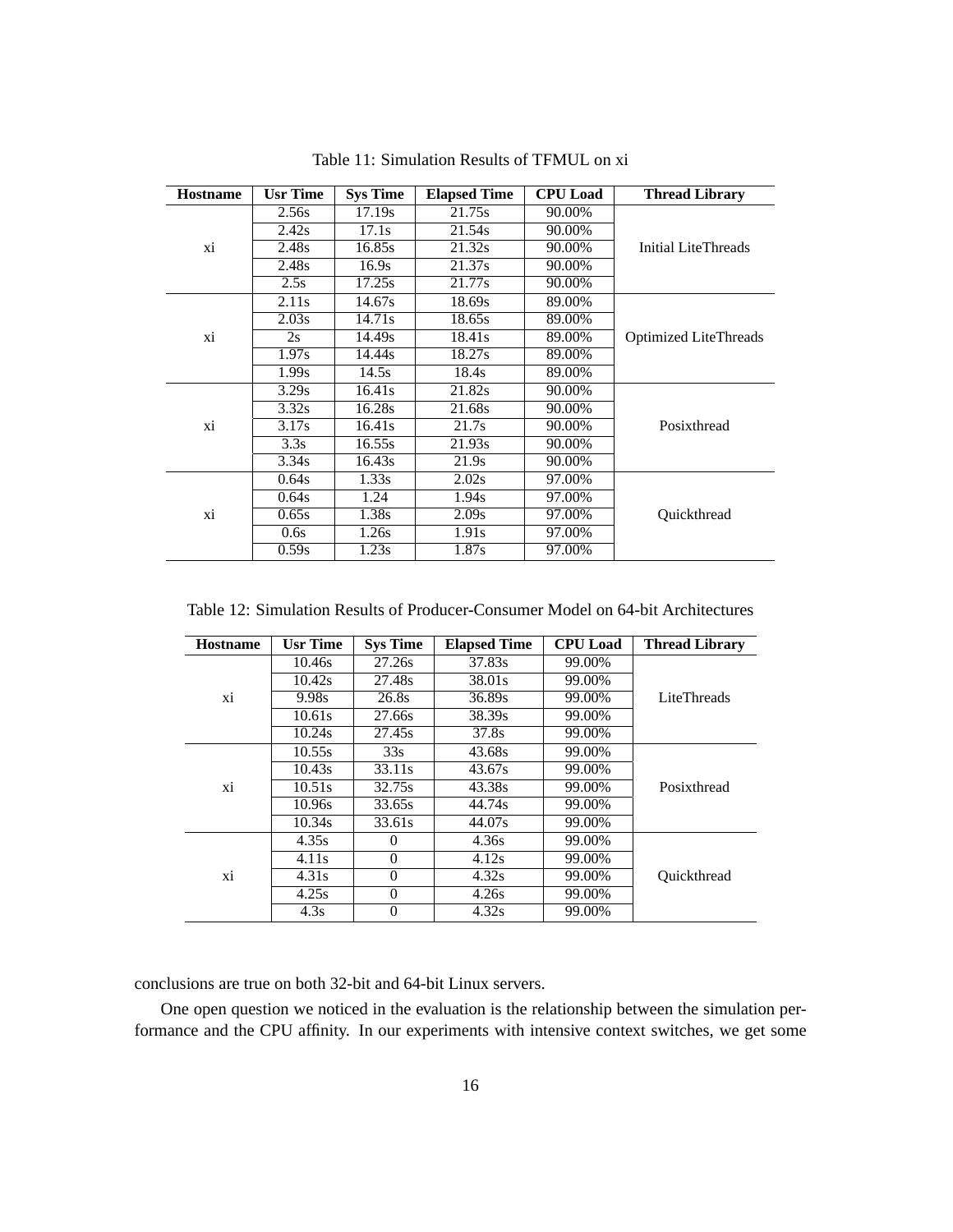| <b>Hostname</b> | <b>Usr Time</b> | <b>Sys Time</b> | <b>Elapsed Time</b> | <b>CPU</b> Load | <b>Thread Library</b> |
|-----------------|-----------------|-----------------|---------------------|-----------------|-----------------------|
|                 | 2.3s            | 14.67s          | 18.95s              | 89.00%          |                       |
|                 | 2.26s           | 14.57s          | 18.78s              | 89.00%          |                       |
| xi              | 2.29s           | 14.44s          | 18.67s              | 89.00%          | LiteThreads           |
|                 | 2.36s           | 14.52s          | 18.83s              | 89.00%          |                       |
|                 | 2.27s           | 14.38s          | 18.59s              | 89.00%          |                       |
|                 | 3.92s           | 20.26s          | 26.37s              | 91.00%          |                       |
|                 | 4.05s           | 19.69s          | 25.9s               | 91.00%          |                       |
| xi              | 3.85s           | 20.08s          | 26.12s              | 91.00%          | Posixthread           |
|                 | 4s              | 19.99s          | 26.19               | 91.00%          |                       |
|                 | 3.94s           | 19.97s          | 26.07s              | 91.00%          |                       |
|                 | 0.8s            | 3.38s           | 4.2s                | 99.00%          |                       |
|                 | 0.83s           | 3.08s           | 3.93s               | 99.00%          |                       |
| xi              | 0.82s           | 3.22s           | 4.06s               | 99.00%          | Ouickthread           |
|                 | 0.82s           | 3.2s            | 4.04s               | 99.00%          |                       |
|                 | 0.76s           | 2.99s           | 3.76s               | 99.00%          |                       |

Table 13: Simulation Results of TFMUL on 64-bit Architectures

interesting simulation results when using the LiteThreads and setting the CPU affinity. Table [14, 15,](#page-20-0) [16, 17](#page-20-0) and [18, 19, 20, 21](#page-20-0) list the simulation performance of LiteThreads in two different situations.

| <b>Hostname</b> | <b>Usr Time</b> | <b>Sys Time</b>   | <b>Elapsed Time</b> | <b>CPU</b> Load | <b>Thread Library</b> |
|-----------------|-----------------|-------------------|---------------------|-----------------|-----------------------|
|                 | 6.27s           | 15s               | 19.93s              | 106.00%         |                       |
|                 | 6.38s           | 14.56s            | 18.54s              | 112.00%         |                       |
| epsilon         | 5.02s           | 16.18s            | 19.31s              | 109.00%         | LiteThreads           |
|                 | 7.13s           | 14.54s            | 20.16s              | 107.00%         |                       |
|                 | 5.84s           | 16.78s            | 18.69s              | 121.00%         |                       |
|                 | 0.58s           | 5.19 <sub>s</sub> | 7.76s               | 74.00%          |                       |
|                 | 0.49s           | 5.2s              | 7.52s               | 75.00%          |                       |
| mu              | 0.44s           | 5.25s             | 7.29s               | 78.00%          | LiteThreads           |
|                 | 0.55s           | 5.14s             | 7.1s                | 80.00%          |                       |
|                 | 0.45s           | 5.1s              | 7s                  | 79.00%          |                       |
|                 | 2.91s           | 11.06s            | 14.54s              | 96.00%          |                       |
|                 | 2.59s           | 11.21s            | 14.54s              | 94.00%          |                       |
| xi              | 1.97s           | 11.84s            | 14.55s              | 94.00%          | LiteThreads           |
|                 | 1.84s           | 12.04s            | 14.52s              | 95.00%          |                       |
|                 | 3.54s           | 10.2s             | 14.45s              | 95.00%          |                       |

Table 14: Simulation Results of Producer-Consumer Model (cores=0 1, loops=0 0)

In the first experiment, the Producer-Consumer benchmark is running on servers epsilon, mu and xi, while the Producer thread and the Consumer thread in the program are set on logical core 0 and 1 respectively. The second experiment is only carried out on server xi, with the two threads (Producer thread and Consumer thread) on the same physical core but two different logical cores (logical cores 0&12, 3&15 and 10&22).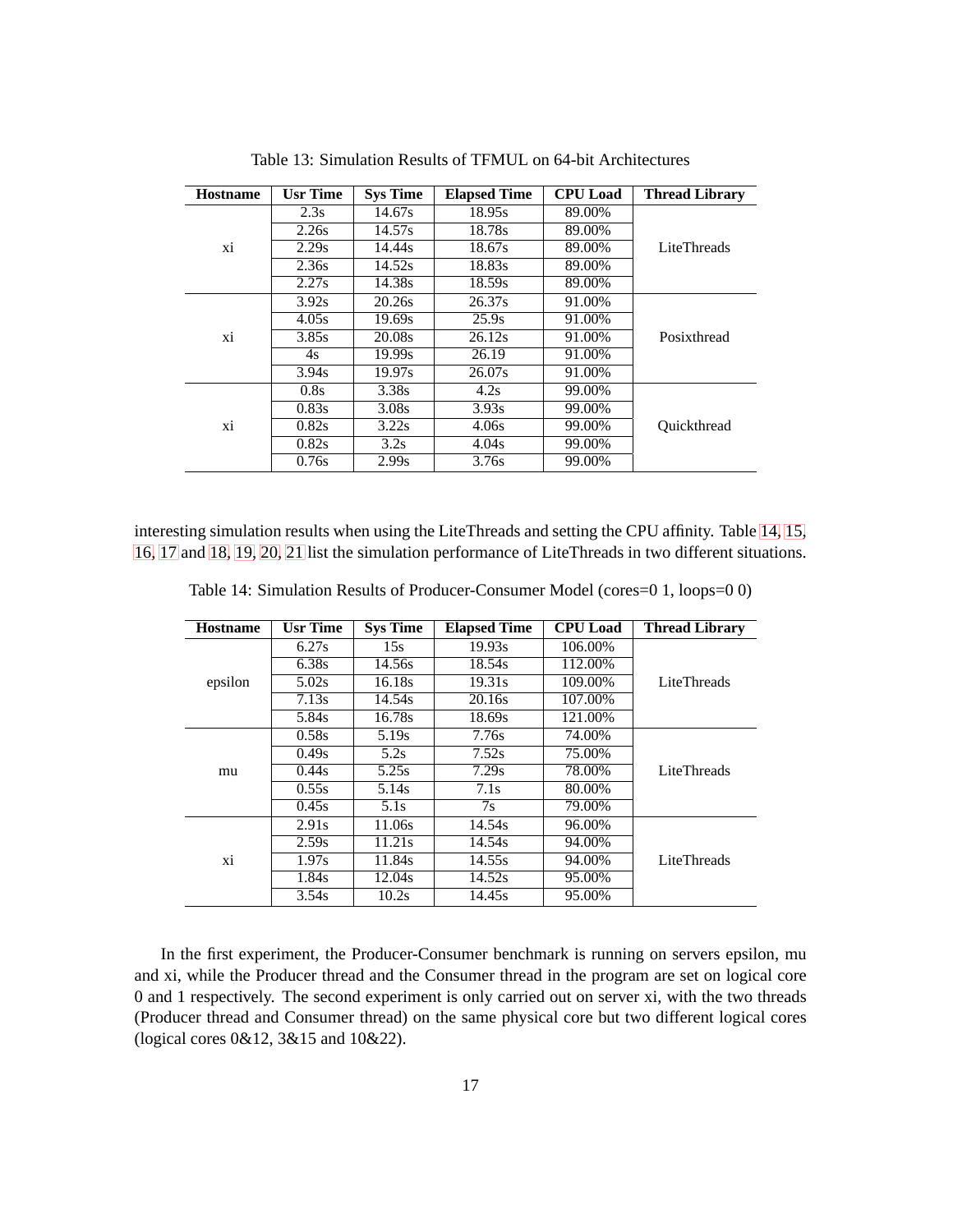| <b>Hostname</b> | <b>Usr Time</b> | <b>Sys Time</b> | <b>Elapsed Time</b> | <b>CPU</b> Load | <b>Thread Library</b> |
|-----------------|-----------------|-----------------|---------------------|-----------------|-----------------------|
|                 | 7.03s           | 14.43s          | 19.64s              | 109.00%         |                       |
|                 | 6.12s           | 17.74s          | 24.53s              | 97.00%          |                       |
| epsilon         | 5.79s           | 15.64s          | 20.23s              | 105.00%         | LiteThreads           |
|                 | 7.1s            | 13.7s           | 18.12s              | 114.00%         |                       |
|                 | 6.13s           | 14.85s          | 18.2s               | 115.00%         |                       |
|                 | 0.2s            | 5.67s           | 7.22s               | 81.00%          |                       |
|                 | 0.48s           | 5.25s           | 6.66s               | 86.00%          |                       |
| mu              | 0.55s           | 5.06s           | 6.58s               | 85.00%          | LiteThreads           |
|                 | 0.47s           | 5.18s           | 6.77s               | 83.00%          |                       |
|                 | 0.52s           | 5.19s           | 7.11s               | 80.00%          |                       |
|                 | 5.09s           | 8.91s           | 15.05s              | 93.00%          |                       |
|                 | 3.65s           | 10.28s          | 15.08s              | 92.00%          |                       |
| xi              | 5.04s           | 8.73s           | 14.62s              | 94.00%          | LiteThreads           |
|                 | 3.06s           | 10.79s          | 14.58s              | 95.00%          |                       |
|                 | 5.54s           | 8.24s           | 14.43s              | 95.00%          |                       |

Table 15: Simulation Results of Producer-Consumer Model (cores=0 1, loops=100 0)

Table 16: Simulation Results of Producer-Consumer Model (cores=0 1, loops=0 200)

| <b>Hostname</b> | <b>Usr Time</b> | <b>Sys Time</b> | <b>Elapsed Time</b> | <b>CPU</b> Load | <b>Thread Library</b> |
|-----------------|-----------------|-----------------|---------------------|-----------------|-----------------------|
|                 | 10.46s          | 14.63s          | 24.22s              | 103.00%         |                       |
|                 | 10.49s          | 13.9s           | 20.53s              | 118.00%         |                       |
| epsilon         | 10.54s          | 13.86s          | 19.43s              | 125.00%         | LiteThreads           |
|                 | 10.57s          | 13.85s          | 19.24s              | 126.00%         |                       |
|                 | 10.29s          | 14.21s          | 19.34s              | 126.00%         |                       |
|                 | 2.06s           | 4.76s           | 7.02s               | 97.00%          |                       |
|                 | 1.63s           | 4.93s           | 6.68s               | 98.00%          |                       |
| mu              | 1.8s            | 4.72s           | 6.36s               | 102.00%         | LiteThreads           |
|                 | 1.74s           | 4.86s           | 6.65s               | 99.00%          |                       |
|                 | 1.96s           | 4.74s           | 7.12s               | 94.00%          |                       |
|                 | 6.37s           | 10.51s          | 14.67s              | 115.00%         |                       |
|                 | 6.6s            | 10.3s           | 14.79s              | 114.00%         |                       |
| xi              | 6.46s           | 10.44s          | 14.66s              | 115.00%         | LiteThreads           |
|                 | 6.46s           | 10.3s           | 14.76s              | 113.00%         |                       |
|                 | 7.07s           | 10.14s          | 14.85s              | 115.00%         |                       |

From Figure 1, 2, 3 and 4, we can find that the communication overhead grows in these two experiments. However, in both experiments, we could still get the same patterns of the user time and system time as those in the case where all the threads in the program are forced to run on one logical core. The system time in different cases stays similar, while the user time decreases monotonically with the loop iteration in the mutex unlock, and is not affected by the variation of the loop iteration in the mutex lock.

However, in the first experiment (Table 14, 15, 16, 17), we can notice that the user time, system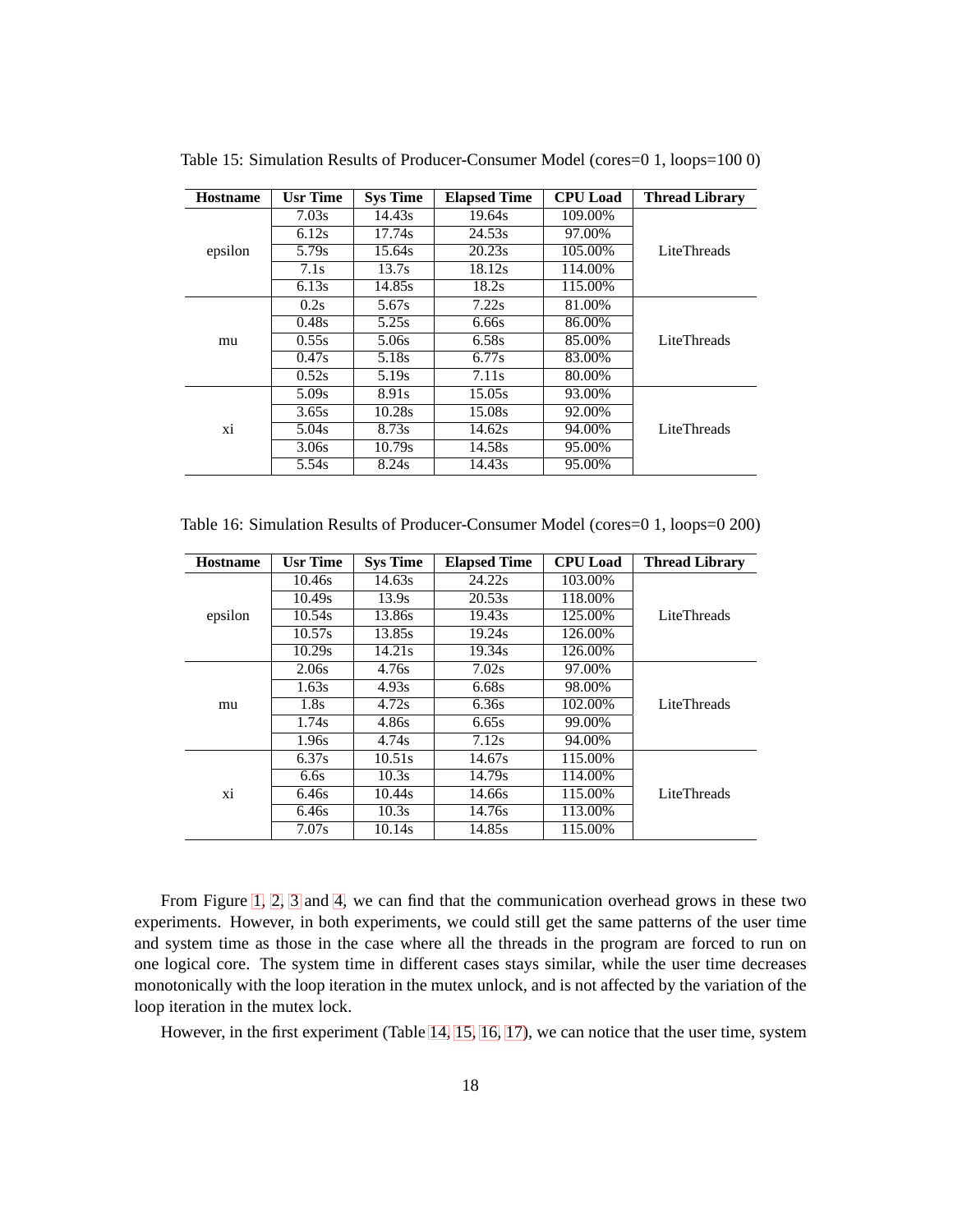| <b>Hostname</b> | <b>Usr Time</b> | <b>Sys Time</b> | <b>Elapsed Time</b> | <b>CPU</b> Load | <b>Thread Library</b> |
|-----------------|-----------------|-----------------|---------------------|-----------------|-----------------------|
|                 | 10.57s          | 14.44s          | 20.82s              | 120.00%         |                       |
|                 | 10.7s           | 15.05s          | 24.15s              | 106.00%         |                       |
| epsilon         | 10.38s          | 14.95s          | 21.4s               | 118.00%         | LiteThreads           |
|                 | 11.08s          | 15.58s          | 25.42s              | 104.00%         |                       |
|                 | 10.14s          | 15.27s          | 20.24s              | 125.00%         |                       |
|                 | 1.54s           | 5.04s           | 6.43s               | 102.00%         |                       |
|                 | 1.4s            | 5.23s           | 6.72s               | 98.00%          |                       |
| mu              | 1.84s           | 4.85s           | 7.06s               | 94.00%          | LiteThreads           |
|                 | 1.78s           | 4.86s           | 6.66s               | 99.00%          |                       |
|                 | 1.79s           | 5.13s           | 7.19s               | 96.00%          |                       |
|                 | 4.24s           | 12.38s          | 15.08s              | 110.00%         |                       |
|                 | 4.98s           | 11.79s          | 15.09s              | 111.00%         |                       |
| xi              | 6.01s           | 10.86s          | 15.22s              | 110.00%         | LiteThreads           |
|                 | 4.89s           | 11.88s          | 15.03s              | 111.00%         |                       |
|                 | 6.13s           | 10.52s          | 14.64s              | 113.00%         |                       |

Table 17: Simulation Results of Producer-Consumer Model (cores=0 1, loops=100 200)

Table 18: Simulation Results of Producer-Consumer Model on xi(same physical core, different logical cores, loops=0 0)

| <b>Hostname</b> | <b>Usr Time</b> | <b>Sys Time</b> | <b>Elapsed Time</b> | <b>CPU</b> Load | Core   |
|-----------------|-----------------|-----------------|---------------------|-----------------|--------|
|                 | 3.34s           | 6.53s           | 10.65s              | 92.00%          |        |
|                 | 3.2s            | 6.84s           | 10.88s              | 92.00%          |        |
| xi              | 3.54s           | 5.29s           | 9.59s               | 92.00%          | (012)  |
|                 | 3.45s           | 6.12s           | 10.35s              | 92.00%          |        |
|                 | 2.71s           | 5.66s           | 8.66s               | 96.00%          |        |
|                 | 3.07s           | 5.44s           | 8.46s               | 100.00%         |        |
|                 | 3.31s           | 5.51s           | 8.79s               | 100.00%         |        |
| xi              | 3.49s           | 5.81s           | 9.65s               | 96.00%          | (315)  |
|                 | 3.12s           | 5.48s           | 8.92s               | 96.00%          |        |
|                 | 3.12s           | 5.77s           | 9.38s               | 94.00%          |        |
|                 | 2.91s           | 5.53s           | 8.3s                | 101.00%         |        |
|                 | 3.05s           | 5.76s           | 8.77s               | 100.00%         |        |
| xi              | 3.15s           | 5.68s           | 8.68s               | 101.00%         | (1022) |
|                 | 3.25s           | 5.93s           | 9.14s               | 100.00%         |        |
|                 | 3.31s           | 6.29s           | 9.81s               | 97.00%          |        |

time and elapsed time are not consistent in each case, which leads to the fact that the elapsed time on servers mu and xi remains identical no matter how we change the loop iterations in the LiteThreads library.

In the second experiment, the elapsed time of LiteThreads is even smaller when we increase the spin time in mutex\_unlock, contradictory to our conclusion in the previous parts. Also sometimes, the CPU load surpasses 100%, even though we only use the sequential simulator in the tests.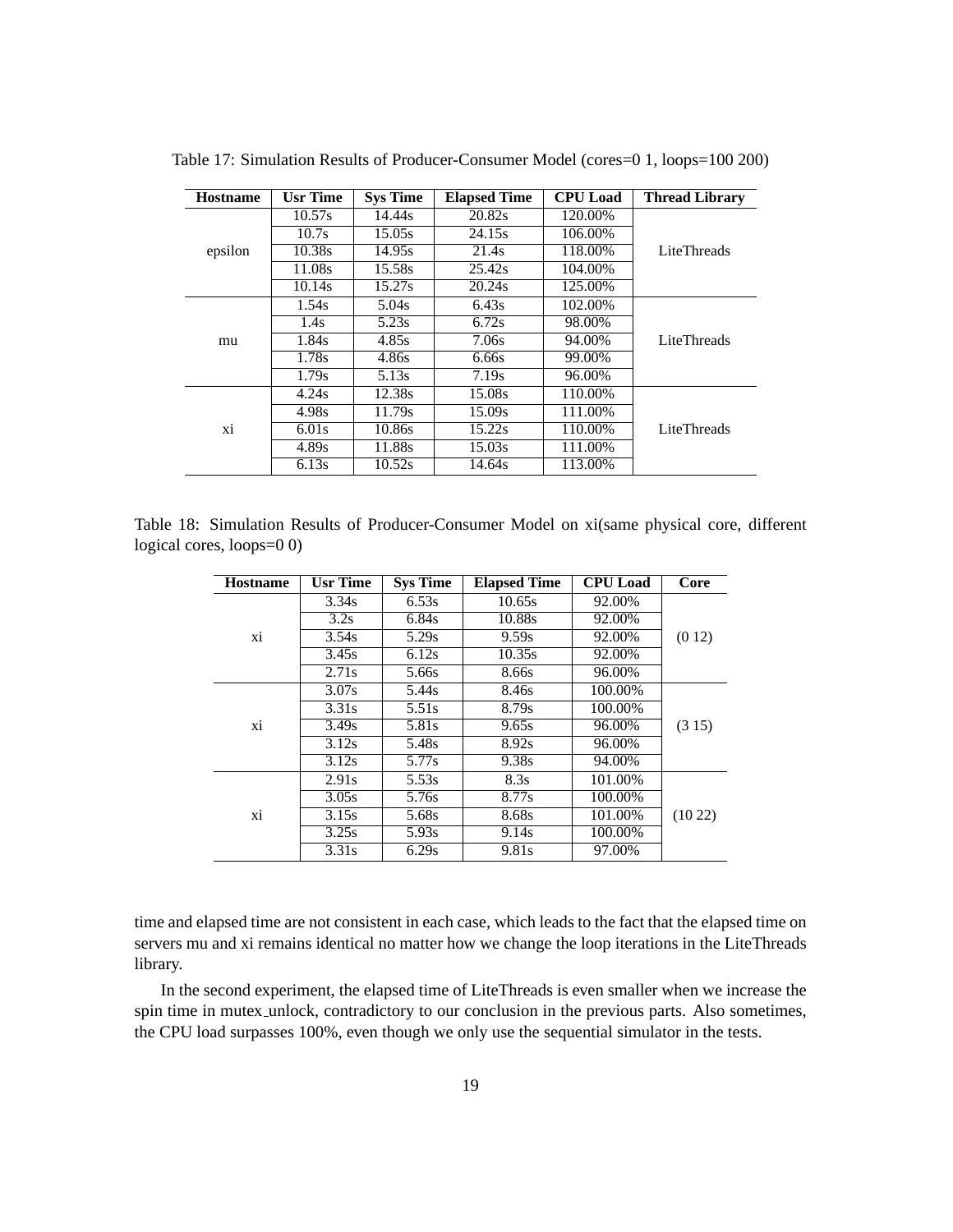| <b>Hostname</b> | <b>Usr Time</b> | <b>Sys Time</b> | <b>Elapsed Time</b> | <b>CPU</b> Load | Core   |
|-----------------|-----------------|-----------------|---------------------|-----------------|--------|
|                 | 3.38s           | 6.4s            | 10.53s              | 92.00%          |        |
|                 | 3.3s            | 5.73s           | 9.81s               | 92.00%          |        |
| xi              | 3s              | 6.53s           | 10.21s              | 93.00%          | (012)  |
|                 | 3.36s           | 6.23s           | $\overline{10.38s}$ | 92.00%          |        |
|                 | 3.68s           | 5.3s            | 9.68s               | 92.00%          |        |
|                 | 3.29s           | 5.81s           | 9.64s               | 94.00%          |        |
|                 | 3.49s           | 5.15s           | 9.17s               | 94.00%          |        |
| xi              | 3.59s           | 5.08s           | 9.15s               | 94.00%          | (315)  |
|                 | 3.27s           | 5.63s           | 9.44s               | 94.00%          |        |
|                 | 3.27s           | 5.87s           | 9.74s               | 93.00%          |        |
|                 | 2.87s           | 5.46s           | 8.35s               | 99.00%          |        |
|                 | 2.95s           | 5.82s           | 8.69s               | 100.00%         |        |
| xi              | 2.6s            | 4.37s           | 6.78s               | 102.00%         | (1022) |
|                 | 3.29s           | 6.25s           | 9.51s               | 100.00%         |        |
|                 | 3.14s           | 6.03s           | 9.13s               | 100.00%         |        |

Table 19: Simulation Results of Producer-Consumer Model on xi(same physical core, different logical cores,  $\text{loops}=1000$ )

Table 20: Simulation Results of Producer-Consumer Model on xi(same physical core, different logical cores,  $loops=0$  200)

| <b>Hostname</b> | <b>Usr Time</b> | <b>Sys Time</b> | <b>Elapsed Time</b> | <b>CPU</b> Load | Core   |
|-----------------|-----------------|-----------------|---------------------|-----------------|--------|
|                 | 4.29s           | 4s              | 7.58s               | 109.00%         |        |
|                 | 5.13s           | 3.7s            | 7.86s               | 112.00%         |        |
| xi              | 4.22s           | 4.22s           | 7.61s               | 110.00%         | (012)  |
|                 | 4.17s           | 4.39s           | 7.79s               | 109.00%         |        |
|                 | 4.39s           | 4.1s            | 7.64s               | 111.00%         |        |
|                 | 4.78s           | 3.56s           | 7.07s               | 118.00%         |        |
|                 | 4.15s           | 3.93s           | 6.76s               | 119.00%         |        |
| xi              | 4.33s           | 4.09s           | 6.99s               | 120.00%         | (315)  |
|                 | 4.57s           | 3.66s           | 7.01s               | 117.00%         |        |
|                 | 4.54s           | 4.29s           | 7.67s               | 115.00%         |        |
|                 | 4.83s           | 3.63s           | 6.95s               | 121.00%         |        |
|                 | 4.05s           | 4.15s           | 6.76s               | 121.00%         |        |
| xi              | 4.31s           | 4.25s           | 6.98s               | 122.00%         | (1022) |
|                 | 3.8s            | 4.39s           | 6.78s               | 120.00%         |        |
|                 | 4.24s           | 4.22s           | 6.97s               | 121.00%         |        |

These phenonema are explicit in the two experiments, and extremely obvious on servers epsilon and xi. As both epsilon and xi have the feature of hyperthreading, while mu does not, we believe these phenomena are related behind the hyperthreading feature.

Based on what we have found, we plan to design more specific experiments to find the reasons of these open questions in the future.